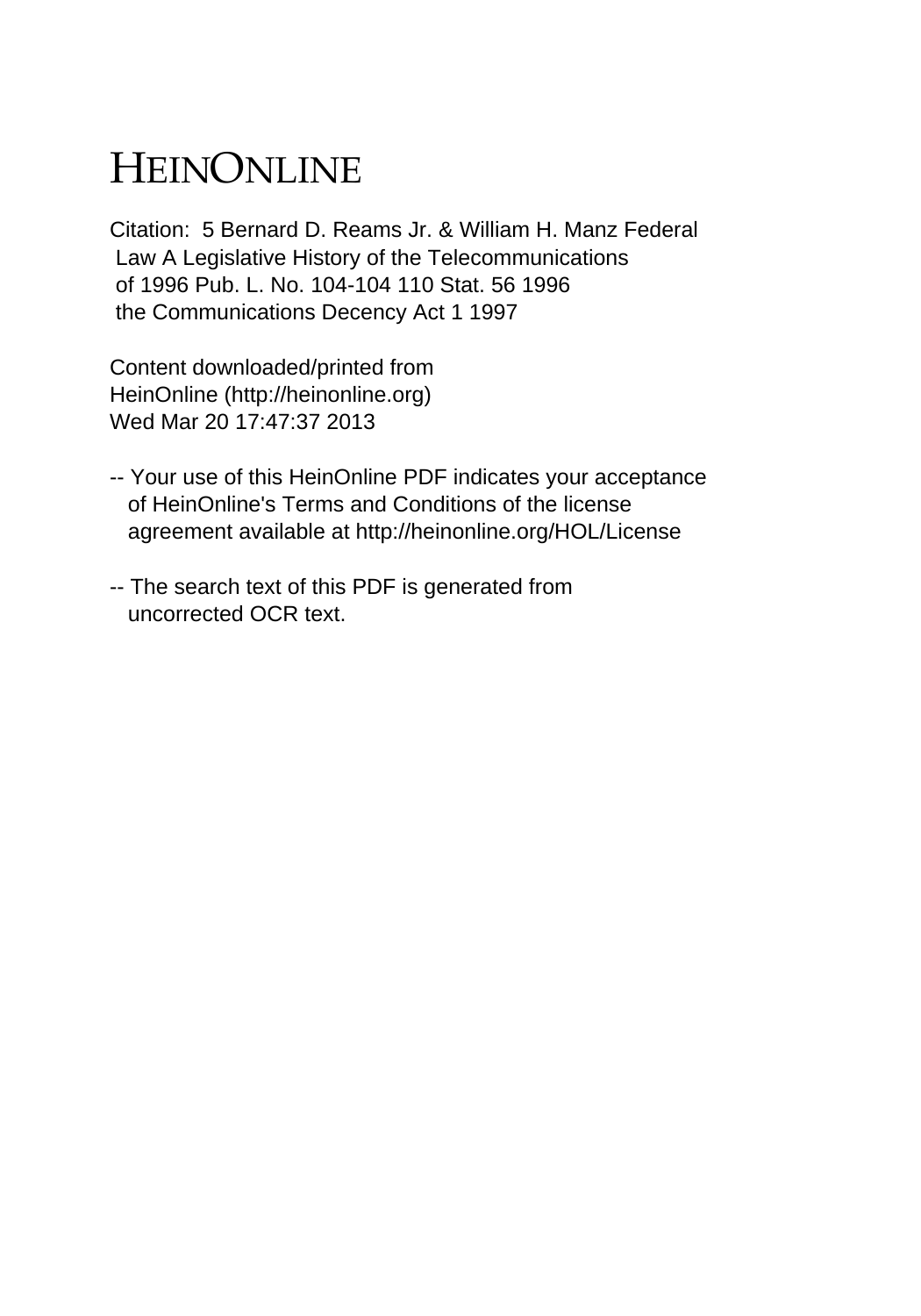## **102D CONGRESS 2D SESSION H.R. 5096**

To supersede the Modification **of** Final Judgment entered August 24, **1982,** in the antitrust action styled U.S. v. Western Electric, Civil Action No. **82-0192,** United States District Court for the District of Columbia; and for other purposes.

#### IN THE **HOUSE** OF REPRESENTATIVES

**MAY 7, 1992**

Mr. BRooxa introduced the following bill; which was referred to the Committee on the Judiciary

# **A BILL**

- To supersede the Modification of Final Judgment entered August 24, **1982,** in the antitrust action styled **U.S.** v. Western Electric, Civil Action No. **82-0192,** United States District Court for the District **of** Columbia; and for other purposes.
	- *1 Be* it *enacted by the Senate and House of Representa-*
	- 2 *tives of the United Statej of America in Congress assembled,*
	- **3 SECTION 1. SHORT TrrLE.**

4 This Act may be cited as the "Antitrust Reform Act *5* of **1992".**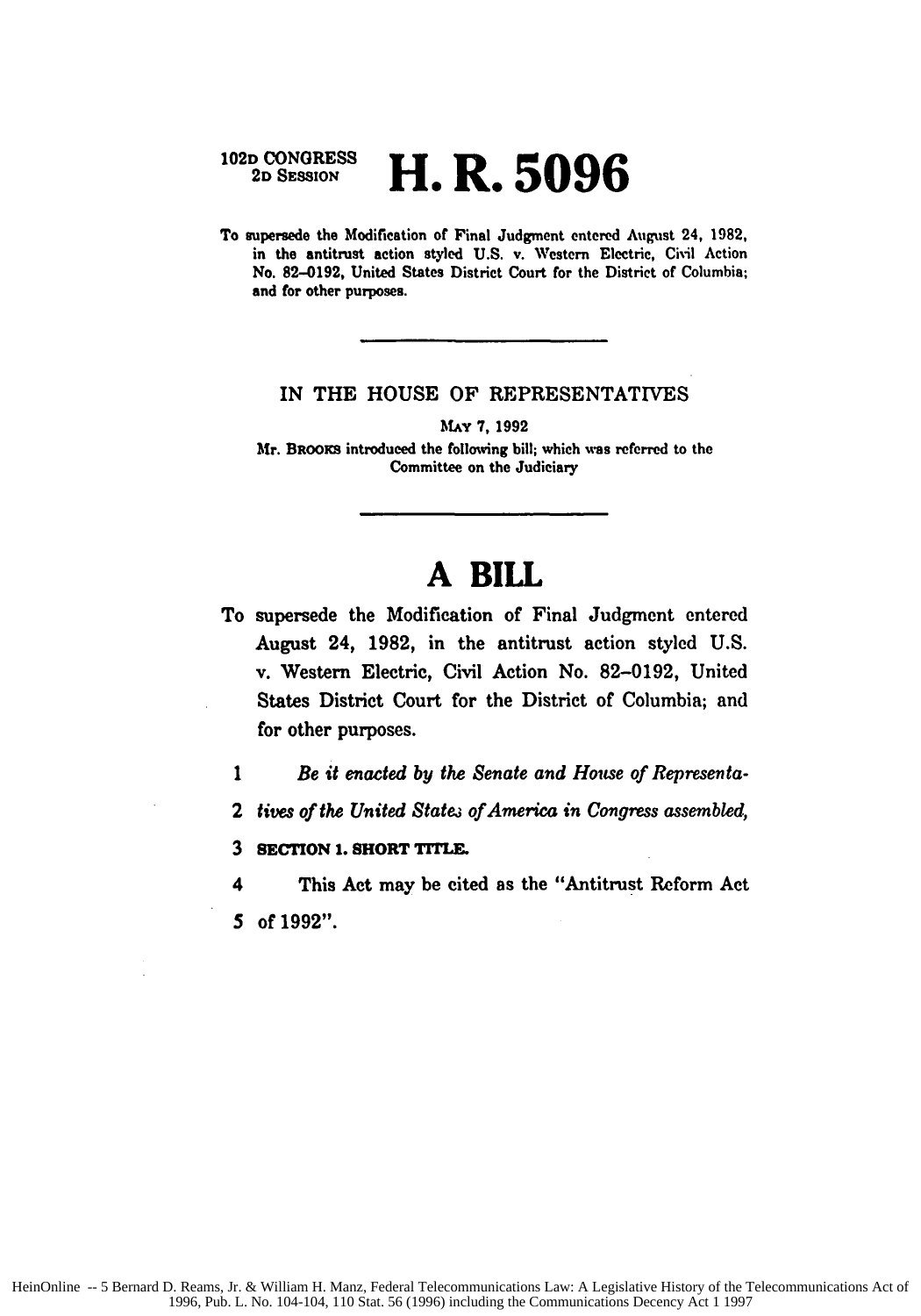| 1            | SEC. 2. AUTHORIZATION FOR BELL OPERATING COMPANY      |
|--------------|-------------------------------------------------------|
| $\mathbf{z}$ | MONOPOLY TO ENTER COMPETITIVE LINES                   |
| 3            | OF BUSINESS.                                          |
| 4            | (a) APPLICATION.-                                     |
| 5            | (1) IN GENERAL.—After the applicable date             |
| 6            | specified in paragraph (2), a Bell operating company  |
| 7            | may apply to the Attorney General for authorization,  |
| 8            | notwithstanding the Modification<br>оf<br>Final       |
| 9            | Judgment-                                             |
| 10           | (A) to engage in research and development             |
| 11           | relating to telecommunications equipment or           |
| 12           | customer premises equipment,                          |
| 13           | (B) to provide information services,                  |
| 14           | (C) to manufacture or provide<br>tele-                |
| 15           | communications equipment, or manufacture              |
| 16           | customer premises equipment, or                       |
| 17           | (D) to provide interexchange telecommuni-             |
| 18           | cations.                                              |
| 19           | The application shall describe with particularity the |
| 20           | nature and scope of each activity, and of each prod-  |
| 21           | uct market, service market, and geographic market,    |
| 22           | for which authorization is sought.                    |
| 23           | (2) APPLICABLE DATES.-For purposes<br>- of            |
| 24           | paragraph (1), the applicable date after which a Bell |
| 25           | operating company may apply for authorization shall   |
| 26           | be-                                                   |

 $\sim$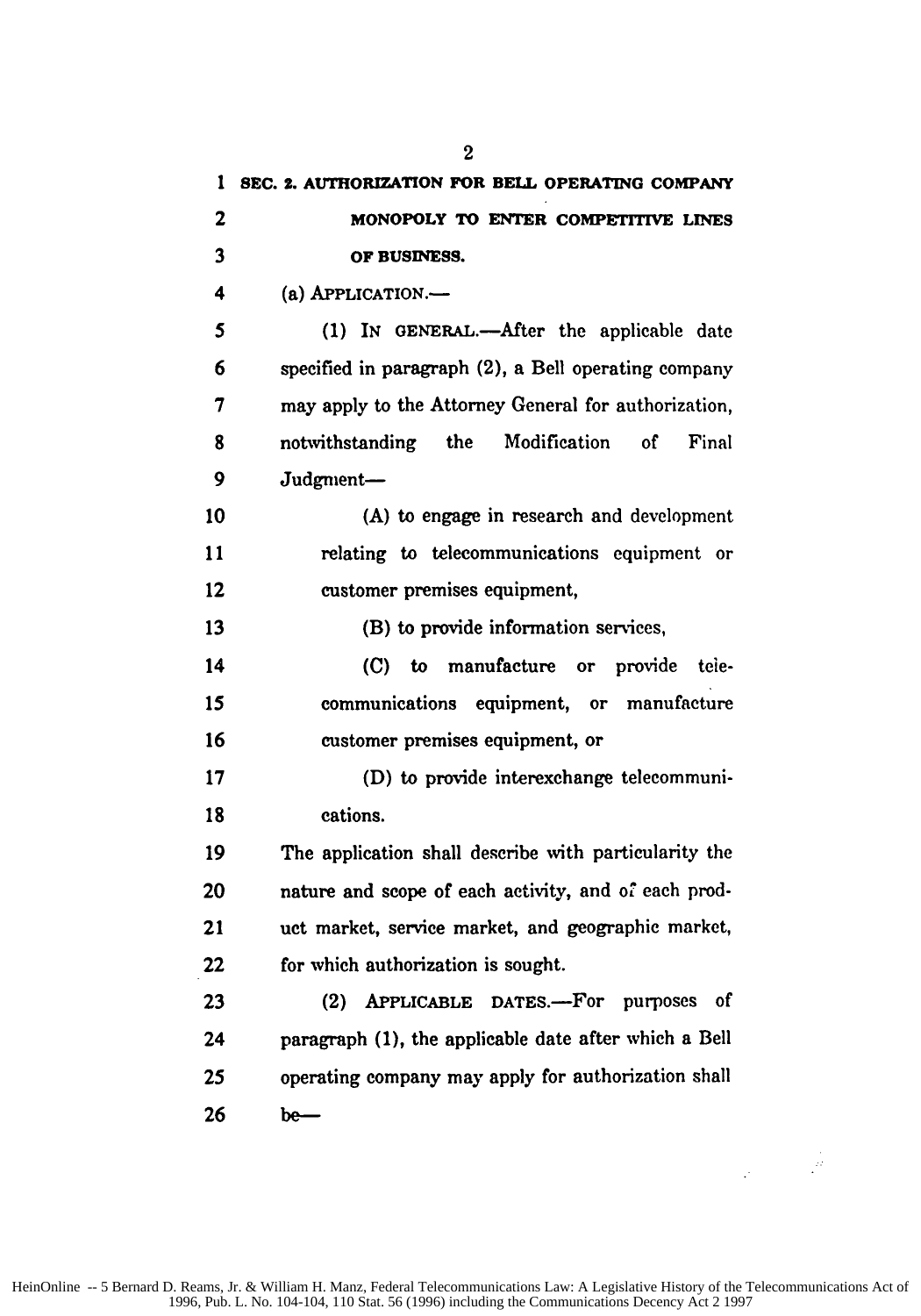| 1         | (A) the date of enactment of this Act, with        |
|-----------|----------------------------------------------------|
| 2         | respect to-                                        |
| 3         | (i) engaging in research and develop-              |
| 4         | ment relating to telecommunications equip-         |
| 5         | ment or customer premises equipment, or            |
| 6         | (ii) engaging in any activity described            |
| 7         | in subparagraph $(B)$ , $(C)$ , or $(D)$ , to the  |
| 8         | extent that such company proves, with re-          |
| $\cdot$ 9 | spect to each product market, service mar-         |
| 10        | ket, and geographic market to which the            |
| 11        | activity relates, that-                            |
| 12        | (I) there exists no actual or po-                  |
| 13        | tential competition, and                           |
| 14        | (II) there exists a compelling                     |
| 15        | competitive need, such as a compelling             |
| 16        | competitive need regarding services                |
| 17        | for individuals with disabilities,                 |
| 18        | (B) except as provided in subparagraph             |
| 19        | $(A)(ii)$ , the date that occurs 3 years after the |
| 20        | date of enactment of this Act, with respect to     |
| 21        | providing information services (other than elec-   |
| 22        | tronic publishing),                                |
| 23        | (C) except as provided in subparagraph             |
| 24        | $(A)(ii)$ , the date that occurs 5 years after the |
| 25        | date of enactment of this Act, with respect to     |

 $\bar{a}$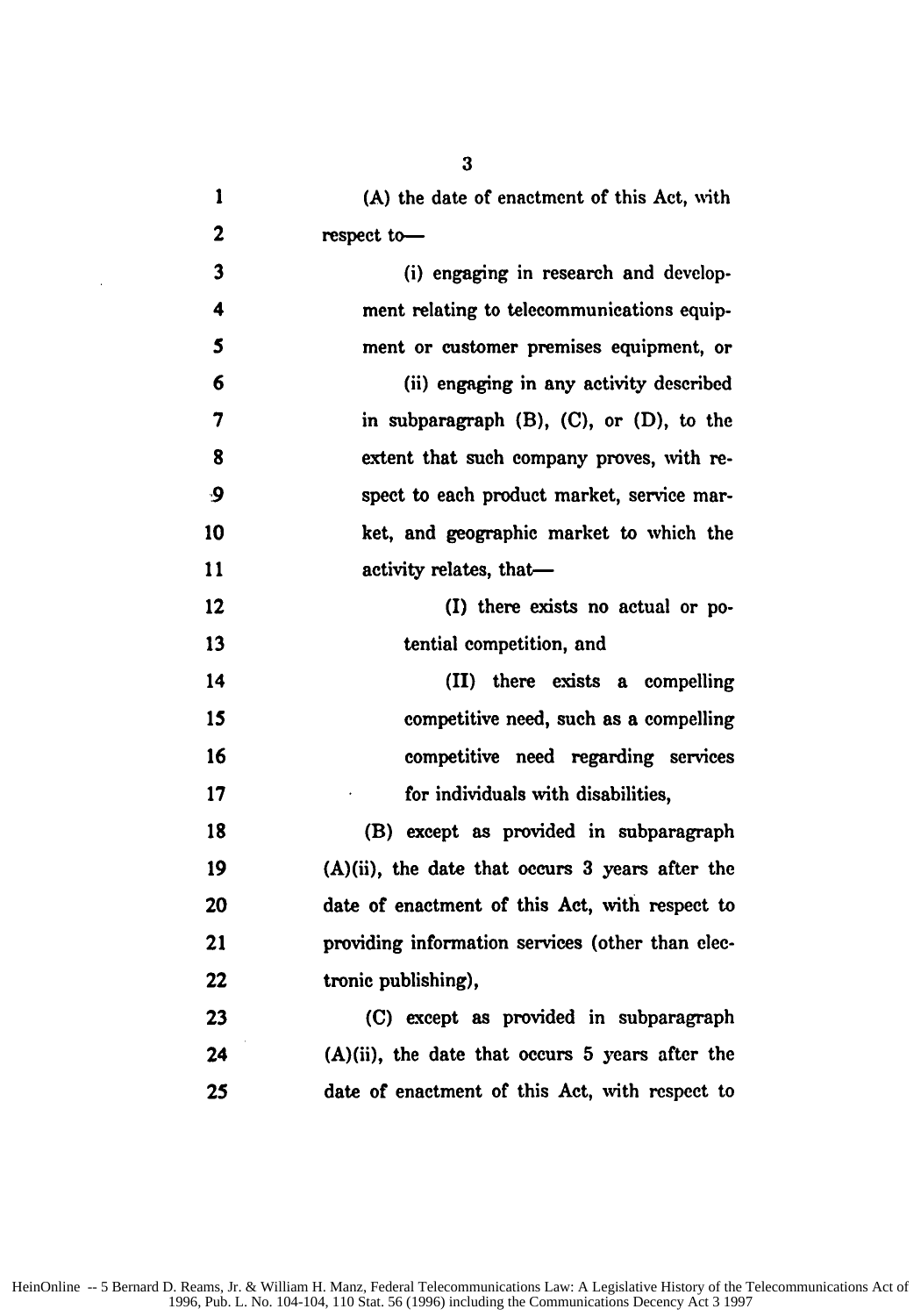| $\mathbf{I}$            | manufacturing or providing telecommunications         |
|-------------------------|-------------------------------------------------------|
| $\overline{2}$ .        | equipment, or manufacturing customer prem-            |
| $\overline{\mathbf{3}}$ | ises equipment, and                                   |
| 4                       | (D) except as provided in subparagraph                |
| 5                       | $(A)(ii)$ , the date that occurs 7 years after the    |
| 6                       | date of enactment of this Act, with respect to        |
| 7                       | providing interexchange telecommunications or         |
| 8                       | electronic publishing.                                |
| 9                       | (3) PUBLICATION.-Not later than 10 days               |
| 10                      | after receiving an application made under paragraph   |
| 11                      | (1), the Attorney General shall publish the applica-  |
| 12                      | tion in the Federal Register.                         |
| 13                      | DETERMINATION BY THE ATTORNEY GEN-<br>(b)             |
| 14                      | $ERAL$ .                                              |
| 15                      | (1) COMMENT PERIOD.—Not later than 60 days            |
| 16                      | after the application is published under subsection   |
| 17                      | $(a)(3)$ , interested persons may submit comments to  |
| 18                      | the Attorney General regarding the application.       |
| 19                      | (2) DETERMINATION.—(A) After the time for             |
| 20                      | comment under paragraph (1) has expired, but not      |
| 21                      | later than 120 days after the application is pub-     |
| 22                      | lished under subsection (a)(3), the Attorney General  |
| 23                      | shall issue a written determination with respect to   |
| 24                      | granting the authorization for which the Bell operat- |
| 25                      | ing company has applied.                              |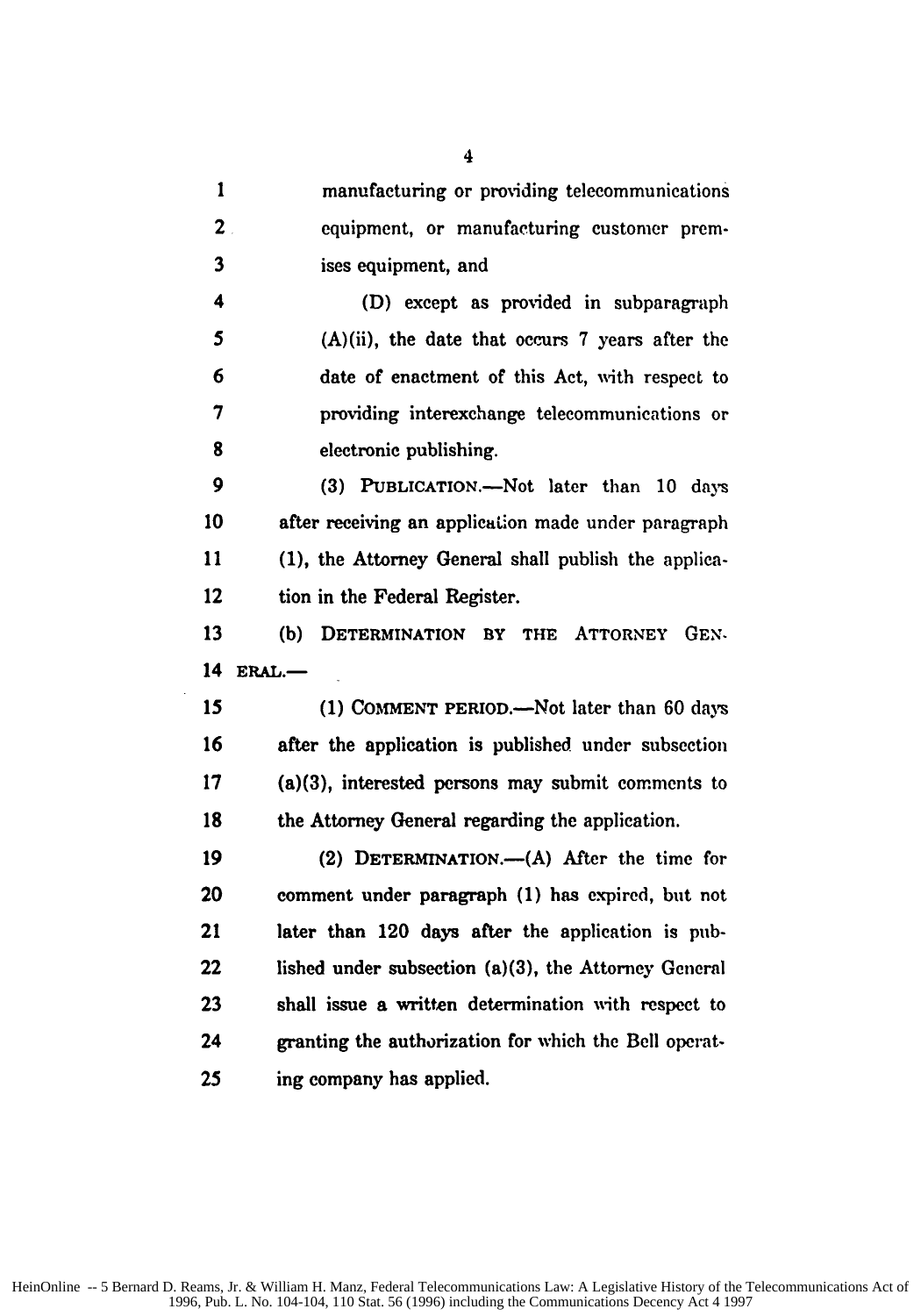**1** (B)(i) The Attorney General shall grant such 2 authorization only to the extent that the Attorney **3** General believes that such company would satisfy 4 the proof requirements described in subsection *5* (c)(2)(A)(i). 6 (ii) The Attorney General shall deny the re-**7** mainder of the requested authorization. **8 (C)** A determination granting any part of a re-9 quested authorization shall describe with particular-**10** ity the nature and scope of each activity and of each 11 **product market, service market, and geographic** 12 market to which the authorization granted applies. **13 (3)** PtBLICATION.-Not later than **10** days 14 after issuing a determination under paragraph (2), **15** the Attorney General shall publish the determination **16** in the Federal Register, together with a description **17** of the findings, studies, and analyses relied on for **18** the determination. 19 (4) FINALITY.—The Attorney General's deter-20 mination regarding an application made under this 21 subsection shall be final unless a civil action with re-22 **spect** to such application is timely commenced under **23** subsection **(c)(1).** 24 **(c) DE** Novo **JUDICIAL DETERMINATION.-**

**25** (1) CIVIL ACTION.—Not later than—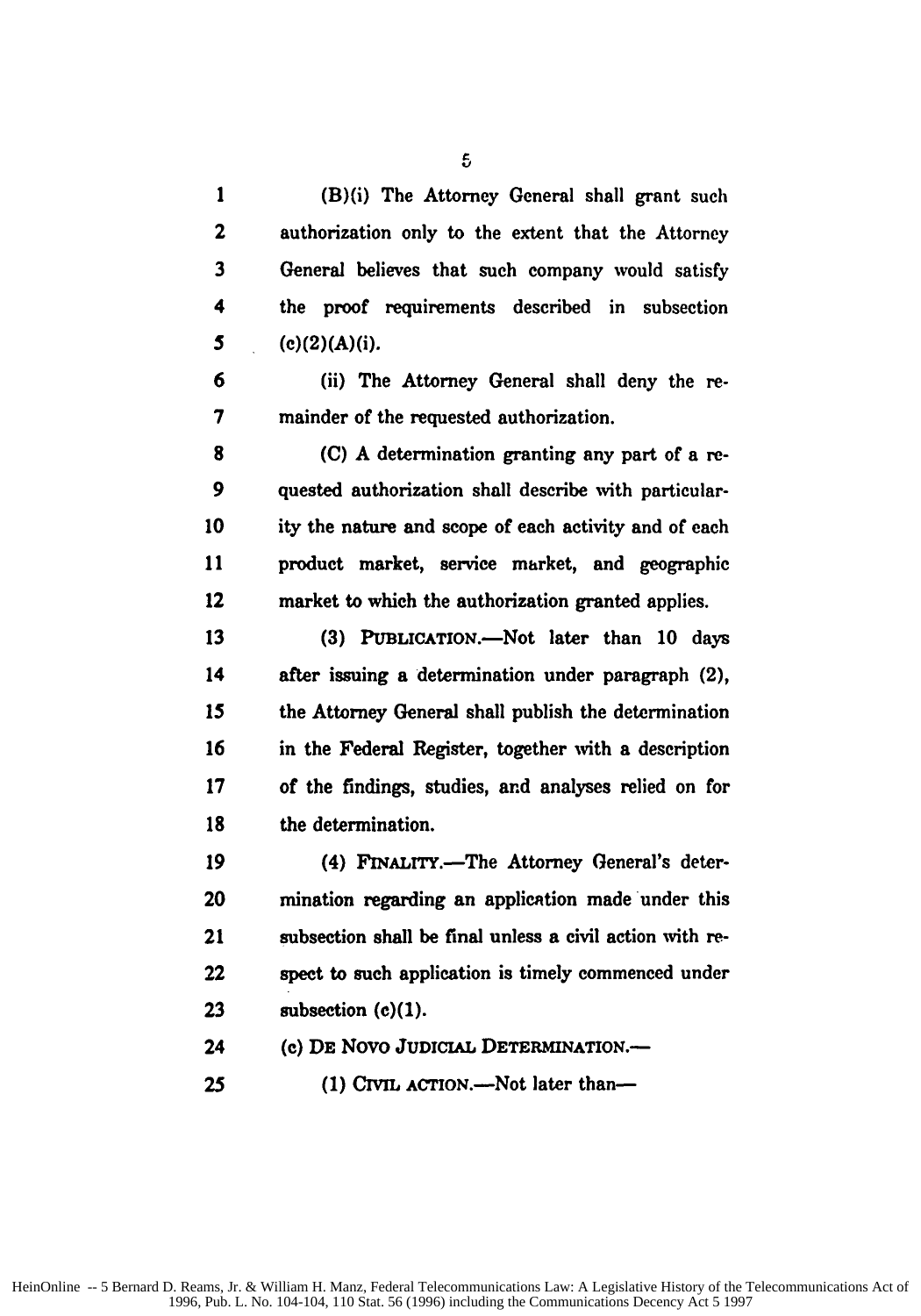**1 (A) 60** days after a determination by the 2 Attorney General is published under subsection **3 (b)(3),** or

4 (B) **60** days after the expiration of the **5** 130-day period beginning on the date the Attor-**6** ney General receives an application made under 7 subsection (a)(1),

**8** whichever occurs earlier, the Bell operating company **9** that applied to the Attorney General under sub-10 section (a), or any person who might be injured in 11 its business or property as a result of any deter-12 mination regarding such company's engaging in the **13** activity described in such company's application, 14 may commence a civil action against the Attorney 15 General, in any district court of the United States 16 in the district in which such company resides or is 17 found or has an agent, for a de novo determination **18** regarding the application. Such company and any 19 such person shall also have the right to intervene as 20 a party in the civil action.

21 (2) **JUDGMIENT.-(A)(i)** The court shall enter a 22 judgment granting the authorization for which the 23 Bell operating company applied to the Attorney Gen-24 eral only to the extent that such company—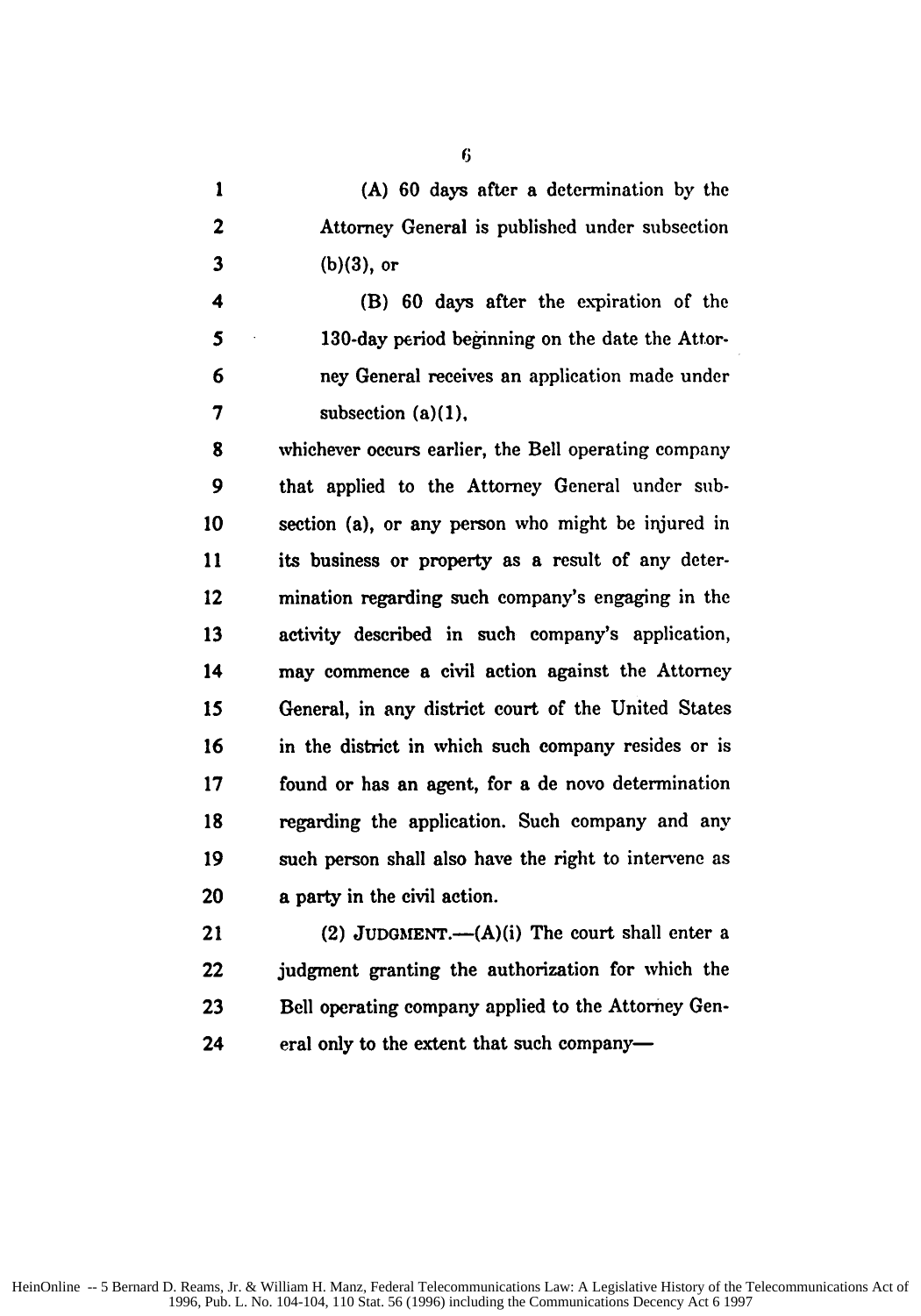| $\mathbf{1}$ | (I) proves that there is no substantial pos-                |
|--------------|-------------------------------------------------------------|
| 2            | sibility that such company or its affiliates could          |
| 3            | use monopoly power to impede competition in                 |
| 4            | any relevant market for the activity to which               |
| 5            | the application relates, and                                |
| 6            | (II) satisfies the proof requirement de-                    |
| 7            | scribed in subsection $(a)(2)(A)(ii)$ if such proof         |
| 8            | requirement applies.                                        |
| 9            | (ii) The court shall enter a judgment denying               |
| 10           | the remainder of the requested authorization.               |
| 11           | (B) A judgment granting any part of a re-                   |
| 12           | quested audiorization shall describe with particular-       |
| 13           | ity the nature and scope of each activity and of each       |
| 14           | product market, service market, and geographic              |
| 15           | market to which the authorization granted applies.          |
| 16           | (3) STAY.-A judgment entered under para-                    |
| 17           | graph (2) shall be stayed until the time for all ap-        |
| 18           | peals with respect to such judgment has expired.            |
| 19           | SEC. 3. AUTHORIZATION AS PREREQUISITE.                      |
| 20           | (a) PREREQUISITE.—Until a Bell operating company            |
| 21           | is so authorized in accordance with section 2, it shall be  |
| 22           | unlawful for such company, directly or through an affili-   |
| 23           | ated enterprise, to engage in an activity described in sec- |
|              | 24 tion $2(a)(1)$ .                                         |

 $\bar{\beta}$ 

7

 $\ddot{\phantom{a}}$ 

 $\ddot{\phantom{1}}$ 

 $\bar{z}$ 

 $\bar{ }$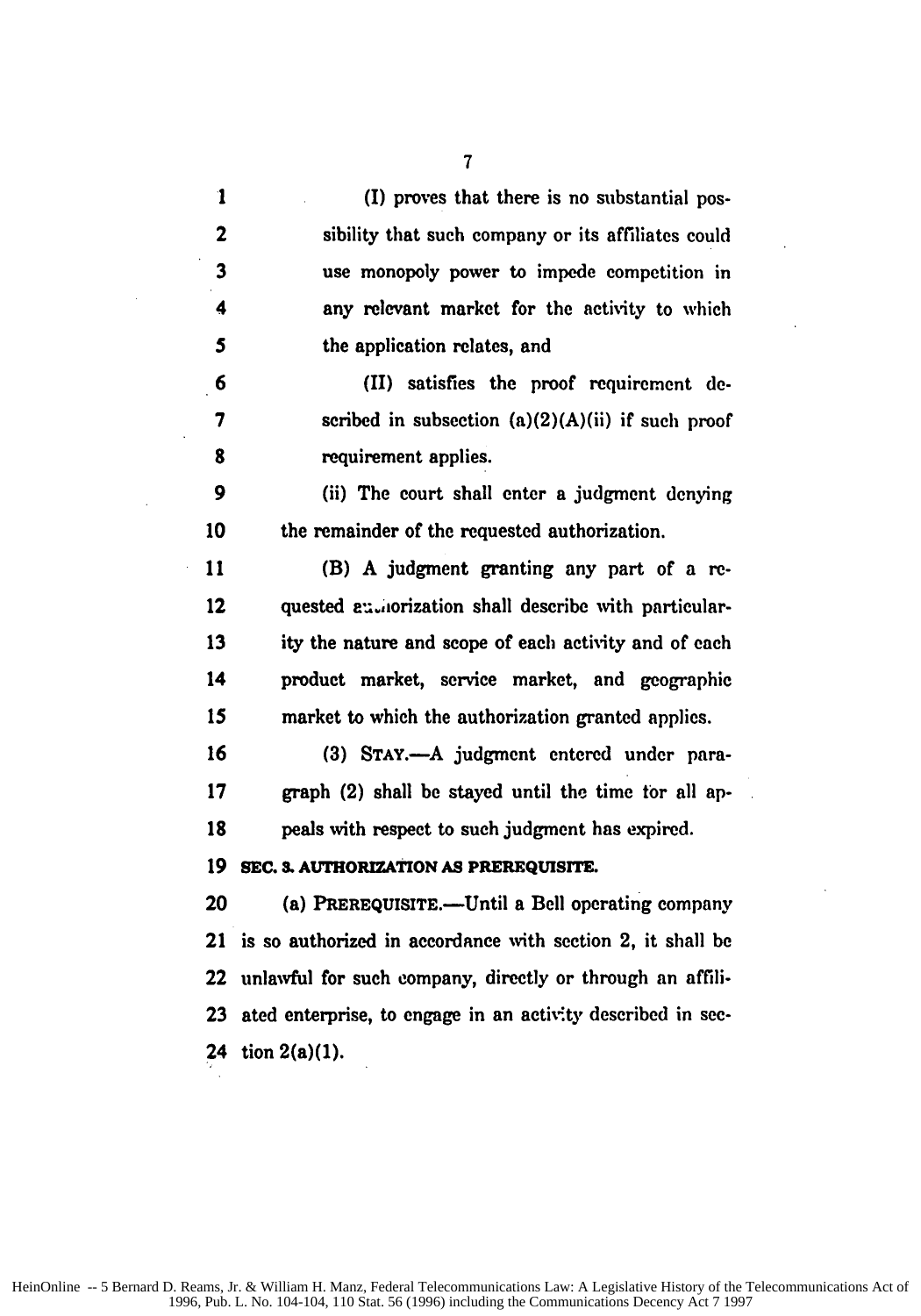1 (h) EXCEPTION FOR PREVIOUSLY AUTHORIZED Ac. 2 TIVITIES.—Subsection (a) shall not prohibit a Bell operat-3 ing company from engaging-

**(1)** in any activity to the extent authorized **by** an order entered by the United States District Court for the District of Columbia pursuant to section VIII(C) of the Modification of Final Judgment, if-**(A)** such order was entered on or before May **6,** 1992, or

(B) a request for such authorization was pending before such court on May 6, 1992, or 12 (2) in research and development in which any such company was lawfully engaged at any time in 14 the period beginning on January **1,** 1984, and end-ing on May **6, 1992.**

#### **16 SEC. 4. PROHIBITIONS.**

**17 (a) ANTICOMPETITIVE DISCRIMINATION.-A** Bell op-**18** erating company with monopoly power in any exchange **19** service market that is engaged (directly or through an af-20 filiated enterprise) in an activity described in section 21 2(a)(1) shall not discriminate, in any relevant market, be-22 tween itself or an affiliated enterprise and any other per-23 son, or between any two such other persons, with respect 24 to any product or service related to the provision or use **25** of a telecommunications service.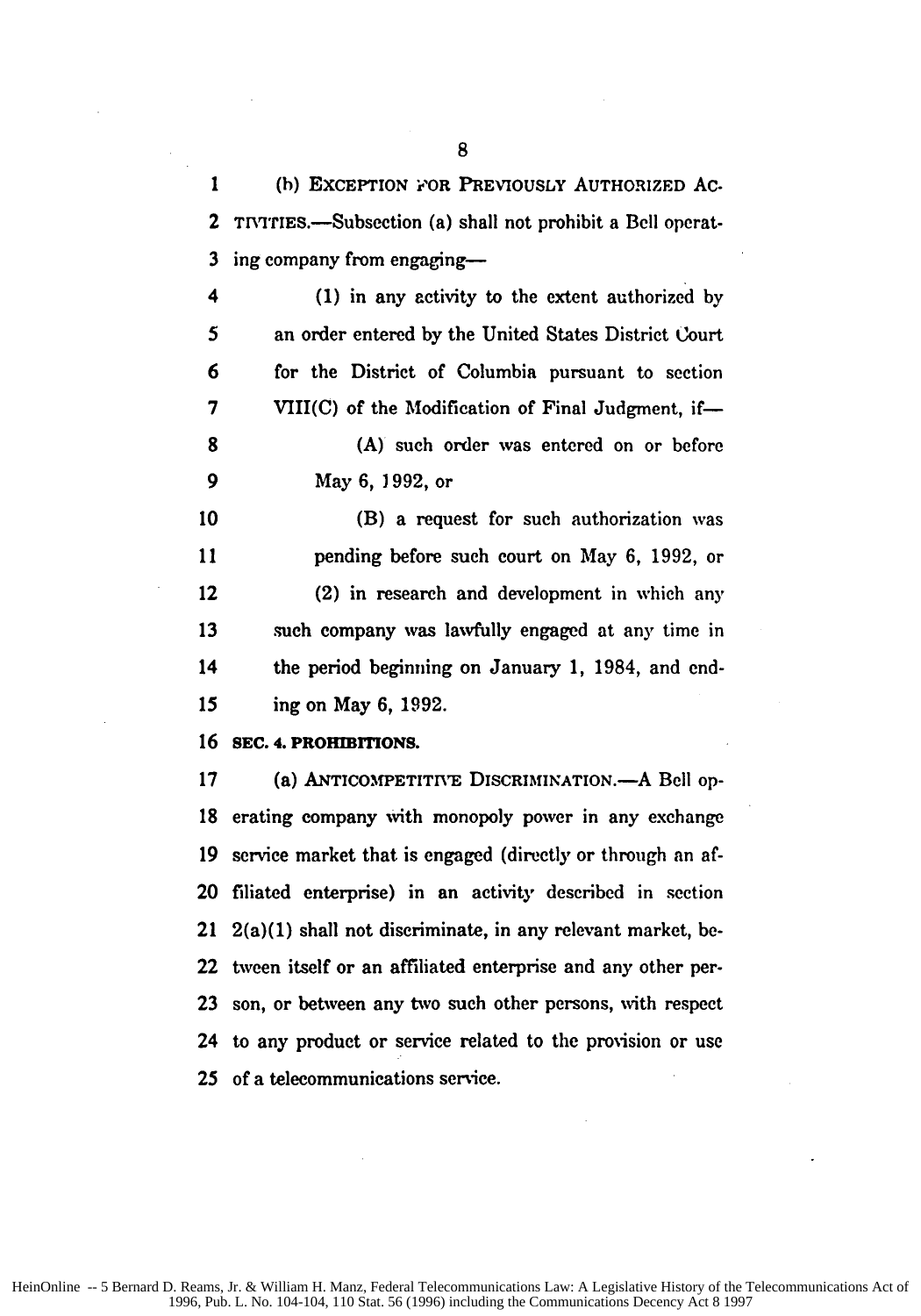1 (b) ANTICOMPETITIVE CROSS-SUBSIDIES.- A Bell 2 operating company with monopoly power in any exchange 3 service market shall not use (directly or indirectly) pro-4 **ceeds** obtained from providing exchange service in such 5 market to subsidize, in any relevant market, an activity 6 described in section  $2(a)(1)$ .

7 (c) ANTICOMPETITIVE CONCENTRATION AMONG **8 BELL OPERATING COMPANIES.-(1) Except as provided -9** in paragraph (2), a Bell operating company with monopoly **10** power in any exchange serice market shall not become **11** an affiliated enterprise of, or acquire (directly or indi-12 reetly) any exchange service assets of, another Bell operat-**13** ing company.

14 (2) Paragraph **(1)** shall not prohibit any acquisition 15 by a Bell operating company from another Bell operating **16** company if the 2 companies are affiliates of each other 17 on the date of such acquisition and were affiliates of each **18** other on May **6, 1992.**

19 (d) ANTICOMPETITIVE JOINT ACTIVITY AMONG 20 **BELL** OPERATING **COMPXX1ES.-(1)** Except as provided 21 in paragraph (2), it shall be unlawful for a Bell operating 22 company with monopoly power in any exchange service **23** market to engage jointly (directly or through an affiliated 24 enterprise) with another Bell operating company, in **any**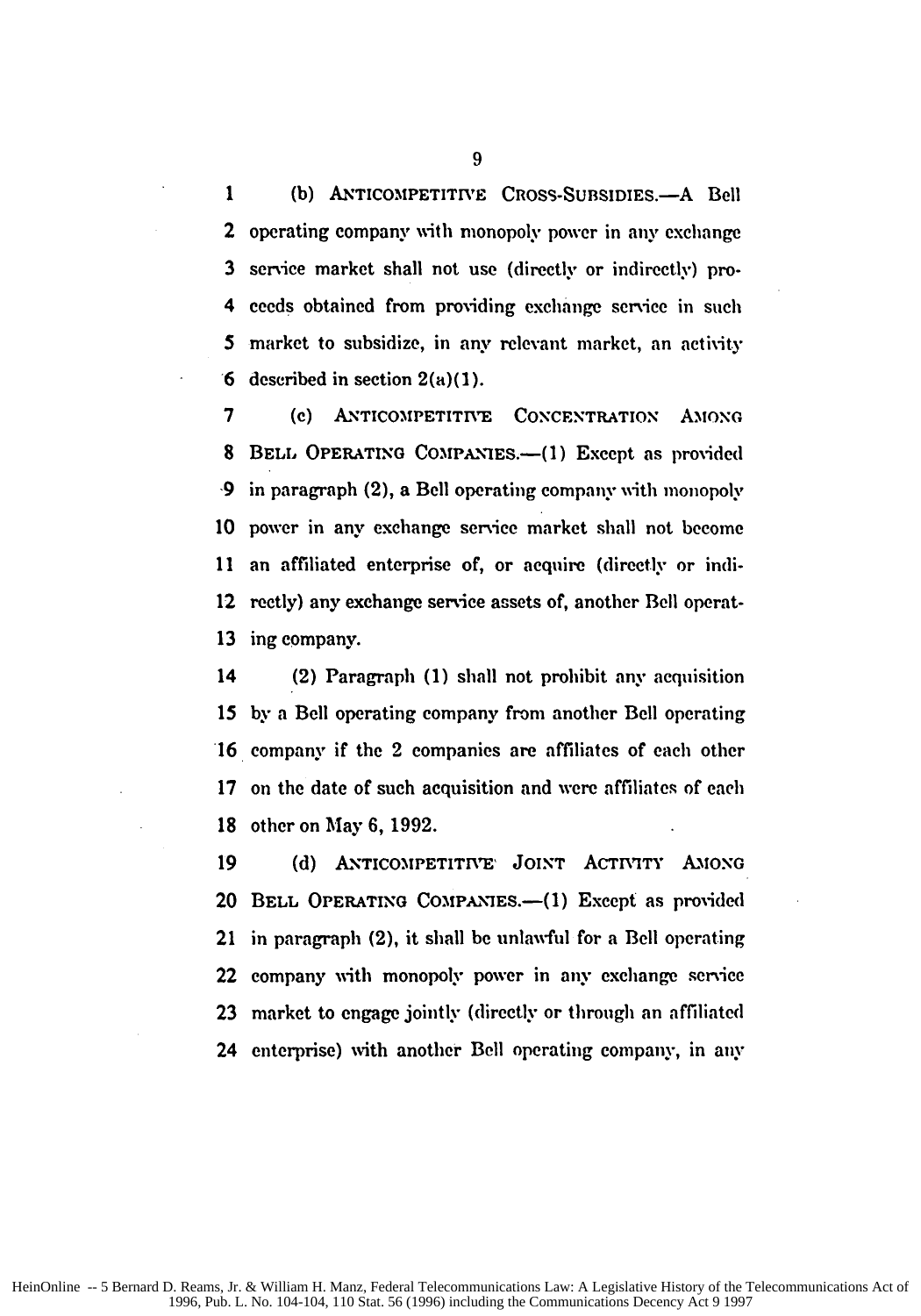**I** relevant market, in an actiity described **:n** section 2  $2(a)(1)$ .

3 (2) EXCEPTIONS.—Paragraph (1) shall not prohibit 4 Bell operating companies from jointly engaging in an 5 activity-

6 **(A)** at Bell Communications Research (coin-7 monly known as "Bellcore") if such companies were **8** lawfully engaging in such activity at Bell Commu-9 nications Research at any time in the period begin-**10** ning on January **1,** 1984, and ending on May 6, **11 1992,**

12 (B) if such companies are affiliates of each 13 other while jointly engaging in such activity and 14 were affiliates of each other on **May** 6, **1** 992. or

15 (C) if such companies were lawfully engaging 16 jointly in such activity on May 6, 1992.

#### **17 SEC. 5. COMPLLANCE.**

18 (a) DUTY TO ADVISE CERTAIN MANAGEMENT EM-19 PLOYEES OF OBLIGATIONS UNDER ACT.-Each Bell oper-20 ating company shall advise, in writing, each of its officers 21 and other management personnel with significant respon-22 sibility for matters addressed in this Act, of the require-**23** ments of this Act, and that violations of this Act **may re-**24 sult in criminal liability.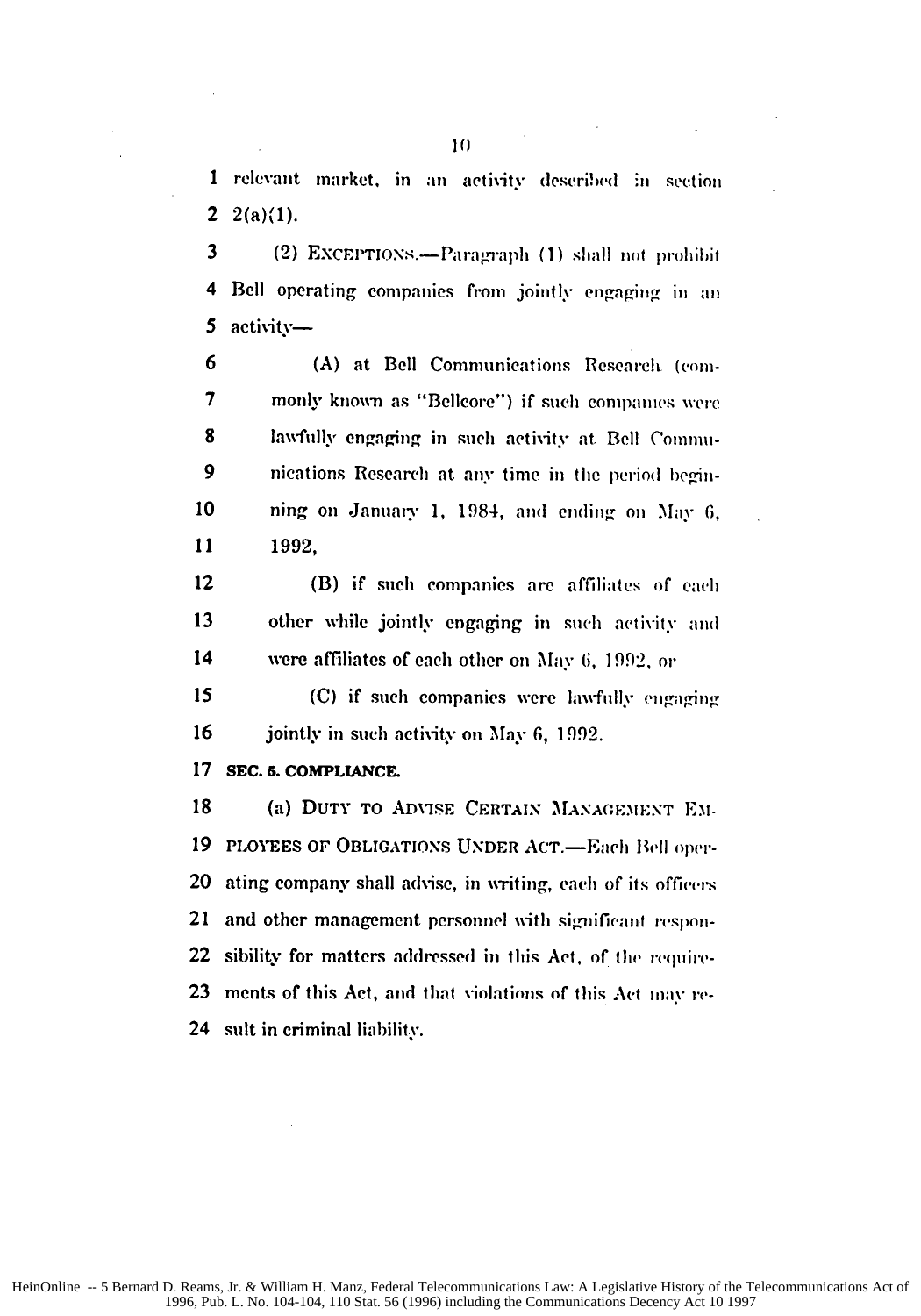1 (b) CERTIFICATION OF COMPLIANCE.-Not later 2 than **30** days after the end **of each** calendar year, the **chief 3** executive officer of (or another officer responsible for the 4 operation of) each Bell operating company that is not (di-*5* rectly or indirectly) owned or controlled by another Bell 6 operating company shall certify in writing to the Attorney 7 General whether such company and its affiliates have com-8 plied throughout such year with sections **3** and 4 and with **9** subsection (a).

**10 SEC.** *6.* **ENFORCEMENT.**

**11** (a) EQUITABLE POWERS OF UNITED STATES ATTOR-12 NEYS.—It shall be the duty of the several United States 13 attorneys, under the direction of the Attorney General, to 14 institute proceedings in equity in their respective districts **15** to prevent and restrain violations of this Act.

16 (b) CRIMINAL LIABILITY. Whoever knowingly en-17 gages or knowingly attempts to engage in an activity that **18** is prohibited by section **3,** 4, or **5** shall **be** guilty of a fel-**19** ony, and on conviction thereof, shall be punished to the 20 same extent as a person is punished upon conviction of 21 a violation of section 1 of the Sherman Act 22 **(15** U.S.C. **1).**

23 (c) PRIVATE RIGHT OF ACTION.—Any person who is 24 injured in its business or property by reason of a violation 25 of this Act-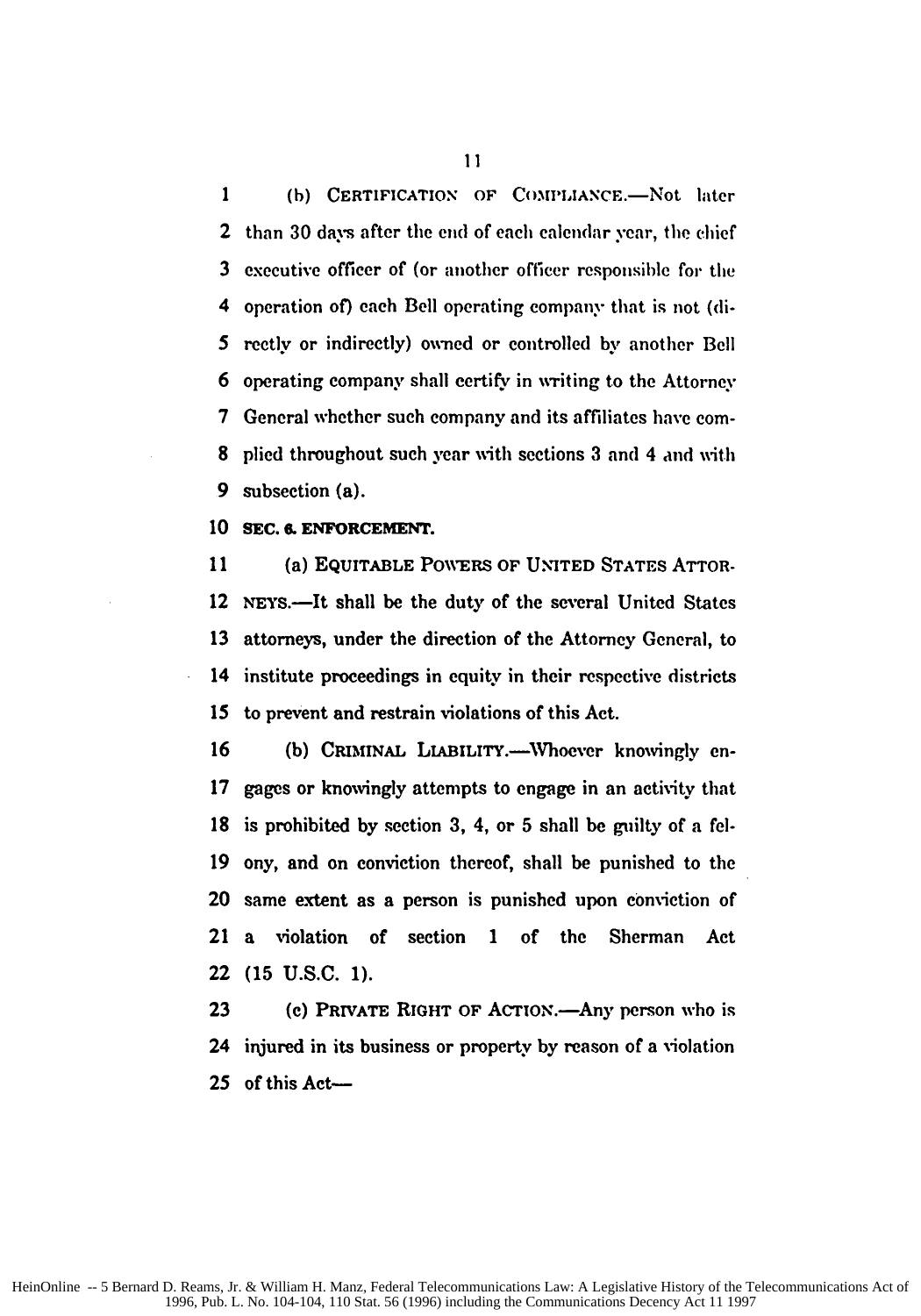**1 (1)** may bring a civil action in any district court 2 of the United States in the district in which the **de-**3 fendant resides or is found or has an agent, without respect to the amount in controversy, and

**5** (2) shall recover threefold the damages sus-6 tained, and the cost of suit (including a reasonable 7 attorney's fee).

8 The court may award under this section, pursuant to a 9 motion **by** such person promptly made, simple interest on 10 actual damages for the period beginning on the date of 11 service of such person's pleading setting forth a claim 12 under this Act and ending on the date of judgment, or 13 for any shorter period therein, if the court finds that the 14 award of such interest for such period is just in the cir-15 cumstances.

16 (d) PRIVATE INJUNCTIVE RELIEF.—Any person shall 17 be entitled to sue for and have injunctive relief, in any **18** court of the United States having jurisdiction over the **19** parties, against threatened loss or damage by a violation 20 of this Act, when and under the same conditions and prin-21 ciples as injunctive relief is available under section 16 of 22 the Clayton Act (15 U.S.C. 26). In any action under this 23 subsection in which the plaintiff substantially prevails, the 24 court shall award the cost of suit, including a reasonable 25 attorney's fee, to such plaintiff.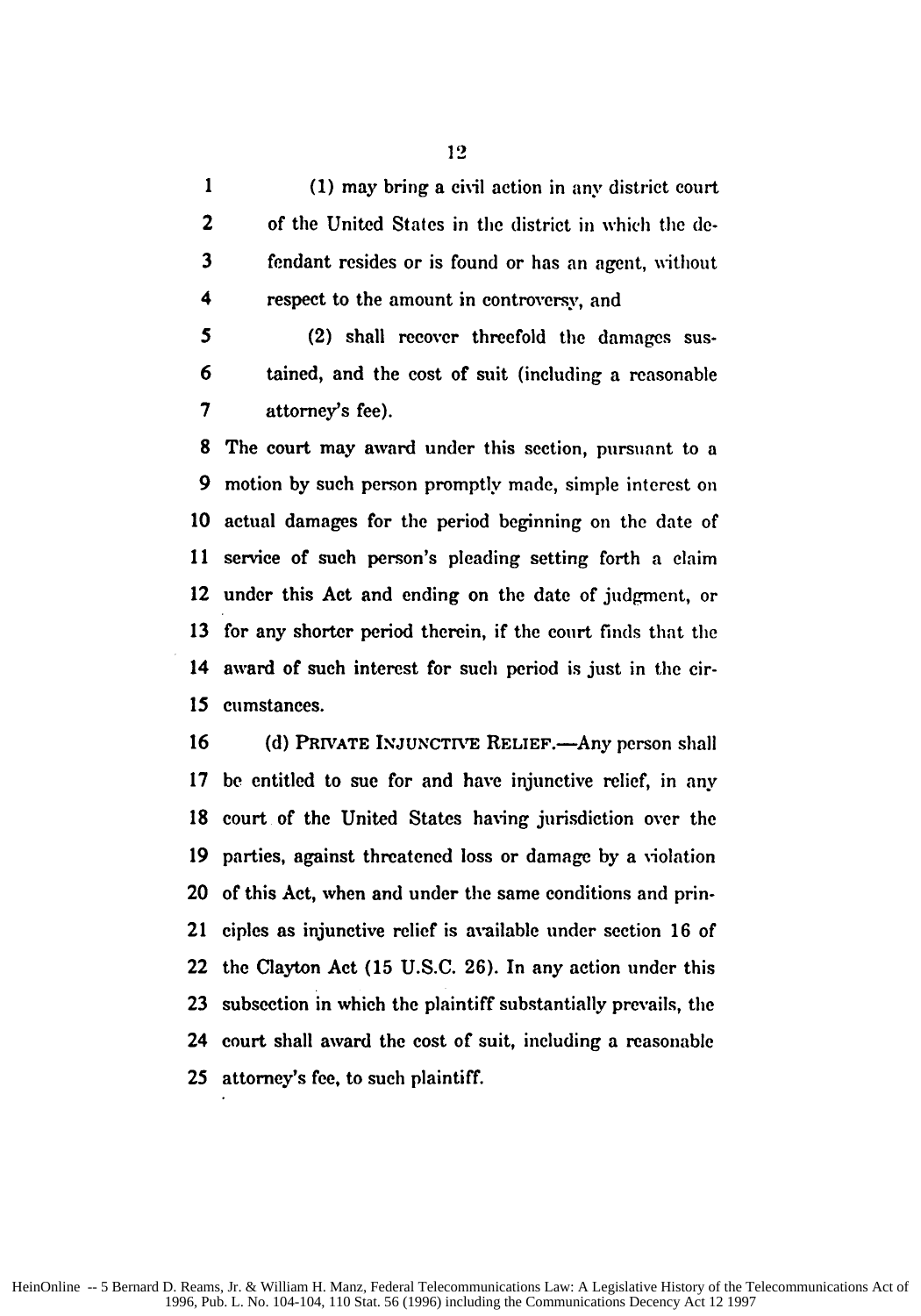**1** (e) **JURISDICTION.-(1)** The courts **of the** United 2 States shall have exclusive jurisdiction to make determina-3 tions with respect to a duty, claim, or right arising under 4 this Act, other than a determination by the Attorney Gen-5 eral under section **2(b)(2).**

6 (2) No action commenced to assert or enforce a duty, 7 claim, or right arising under this Act shall **be** stayed pend-**8** ing any such determination by the Attorney General.

9 (f) SUBPOENAS.—In an action commenced under this 10 Act, a subpoena requiring the attendance of a witness at 11 a hearing or a trial may be served at any place within 12 the United States.

**13 SEC. 7. DEFINrTONS.**

14 For purposes of this Act:

15 (1) **AFFILIATE.**—The term "affiliate" means a 16 person that (directly or indirectly) owns or controls, 17 is owned or controlled by, or is under common own-18 ership or control with, another person. For purposes **19** of this paragraph, to own refers to owning an equity 20 interest (or the equivalent thereof) of more than **50** 21 percent.

22 (2) **AFFILIATED ENTERPRISE.**—The term "af-**23** filiated enterprise" means, with respect to a Bell op-24 crating company, a person-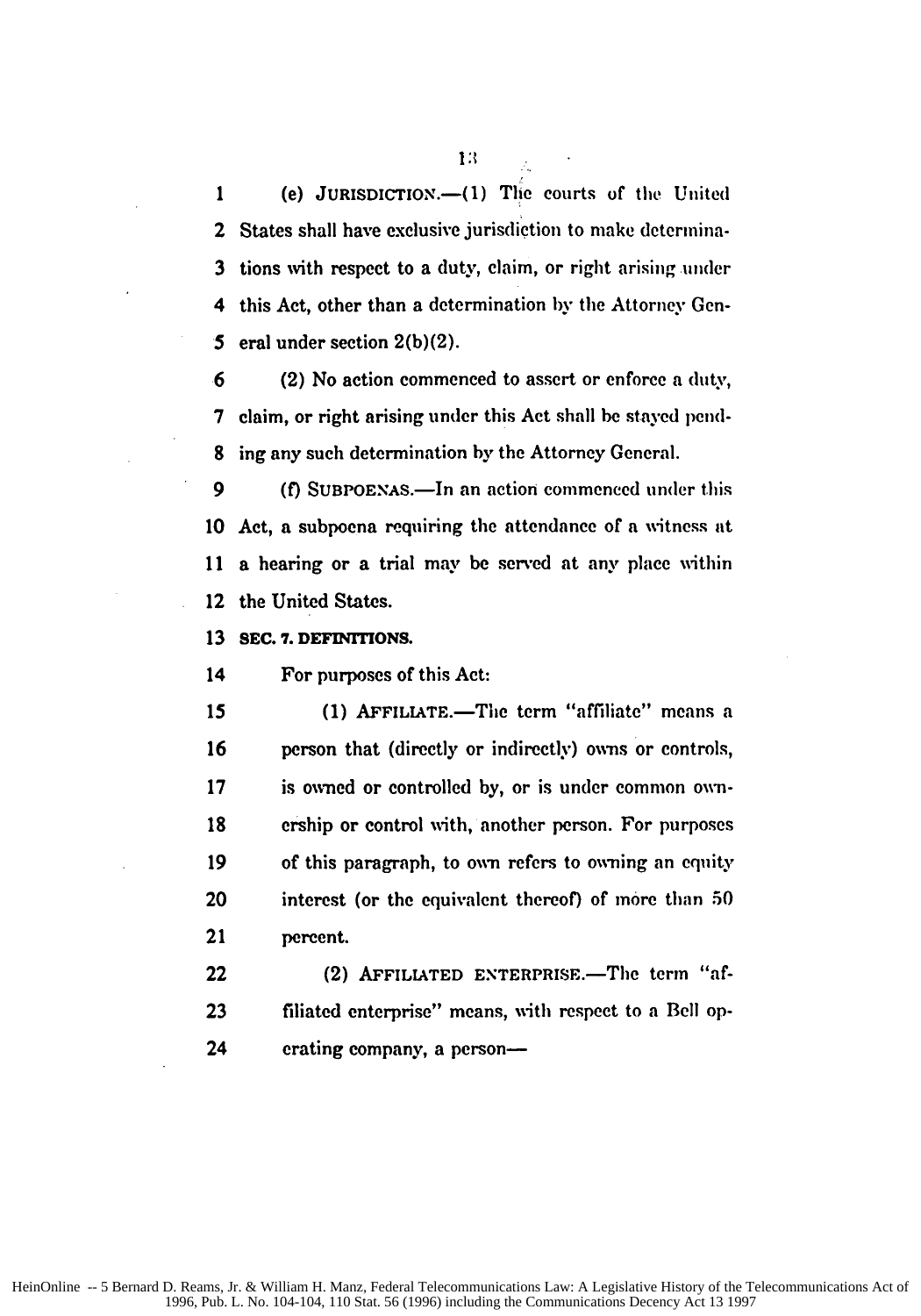| $\mathbf{1}$ | (A) that such company or its affiliate (di-          |
|--------------|------------------------------------------------------|
| $\mathbf{2}$ | rectly or indirectly) owns or controls, is owned     |
| 3            | or controlled by, or is under common ownership       |
| 4            | with, to any extent whatsoever, or                   |
| 5            | (B) in whose gross revenues such company             |
| 6            | or its affiliate has any direct or indirect finan-   |
| 7            | cial or proprietary interest, through a revenue      |
| 8            | sharing arrangement, royalty arrangement, or         |
| 9            | otherwise.                                           |
| 10           | (3) ANTITRUST LAWS.—The term "antitrust"             |
| 11           | laws" has the meaning given it in subsection (a) of  |
| 12           | the first section of the Clayton Act (15 U.S.C.      |
| 13           | $12(a)$ , except that such term includes the Act of  |
| 14           | June 19, 1936 (49 Stat. 1526; 15 U.S.C. 13 et        |
| 15           | seq.), commonly known as the Robinson Patran         |
| 16           | Act, and section 5 of the Federal Trade Commission   |
| 17           | Act (15 U.S.C. 45) to the extent that such section   |
| 18           | 5 applies to monopolies, attempts to monopolize, and |
| 19           | unlawful restraints of trade.                        |
| 20           | (4) BELL OPERATING COMPANY.-The term                 |
| 21           | "Bell operating company" means-                      |
| 22           | (A) Bell Telephone Company of Nevada,                |
| 23           | Illinois Bell Telephone Company, Indiana Bell        |
| 24           | Telephone Company, Incorporated, Michigan            |
| 25           | Bell Telephone Company, New England Tele-            |

l,

÷,

l,

J.

 $\ddot{\phantom{a}}$ 

 $\ddot{\phantom{0}}$ 

÷,

J,

l.

 $\sim$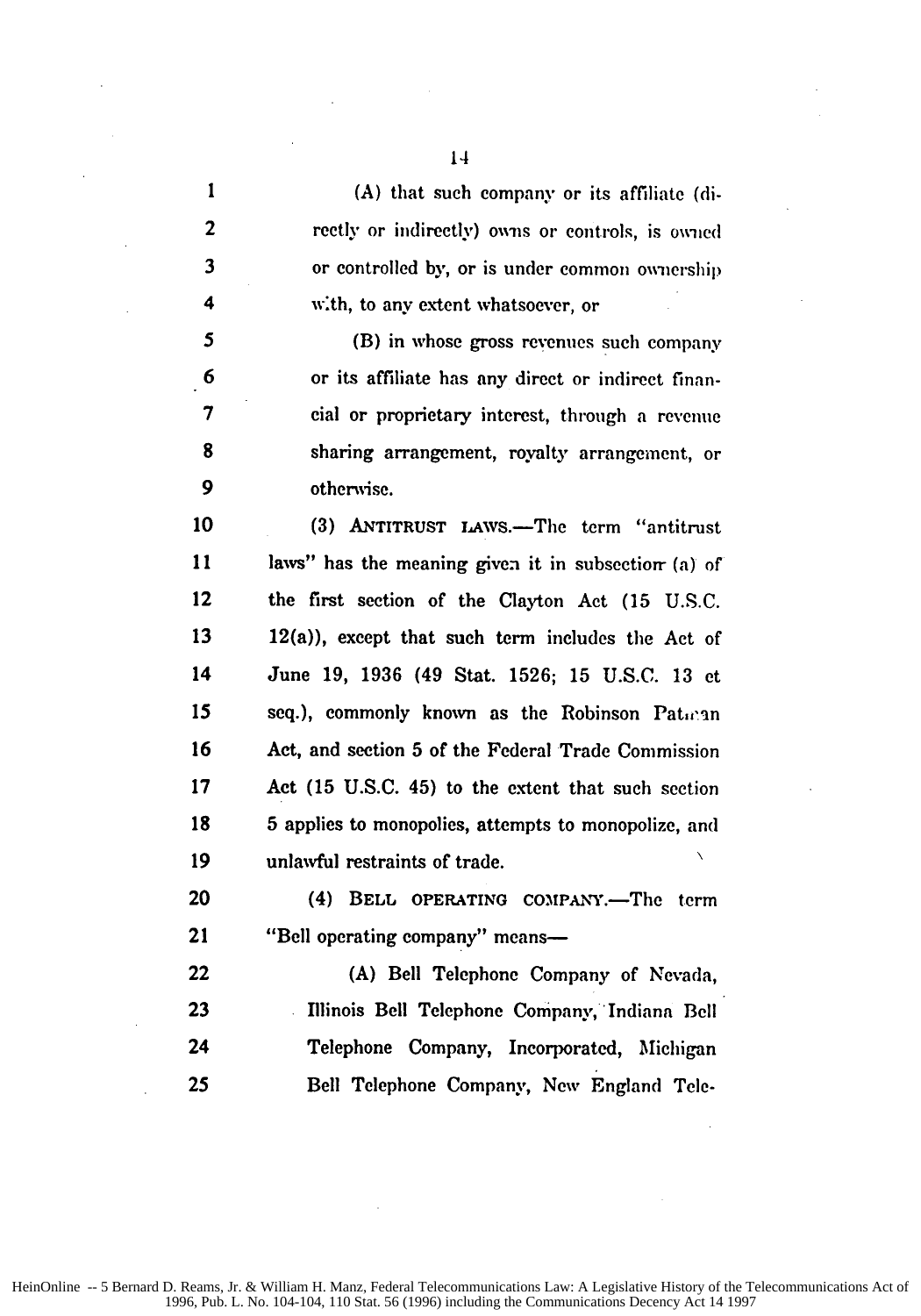**I** phone and Telegraph Company, New Jersey 2 Bell Telephone Company, New York Telephone 3 Company, **US** West Comunications Company, 4 South Central Bell Telephone Company, South-*5* ern Bell Telephone and Telegraph Company. 6 Southwestern Bell Telephone Company, The 7 Bell Telephone Company of Pennsylvania, The **8** Chesapeake and Potomac Telephone Company. 9 The Chesapeake and Potomac Telephone Cor-**10** pany of Maryland, The Chesapeake and Poto-11 mac Telephone Company of Virginia, The 12 Chesapeake and Potomac Telephone Company **13** of West Virginia, The Diamond State Tele-14 phone Company, The Ohio Bell Telephone 15 Company, The Pacific Telephone and Telegraph 16 Company, or Wisconsin Telephone Company, **17** (B) any successor or assign of any such **18** company, or 19 **(C)** any affiliate of any person described in 20 subparagraph **(A)** or (B). 21 (5) CUSTOMER PREMISES EQUIPMENT.—The 22 term "customer premises equipment" means equip-**23** ment employed on the premises of a person (other

24 than a person engaged in the business of providing 25 a telecommunications semice) to originate, route, **or**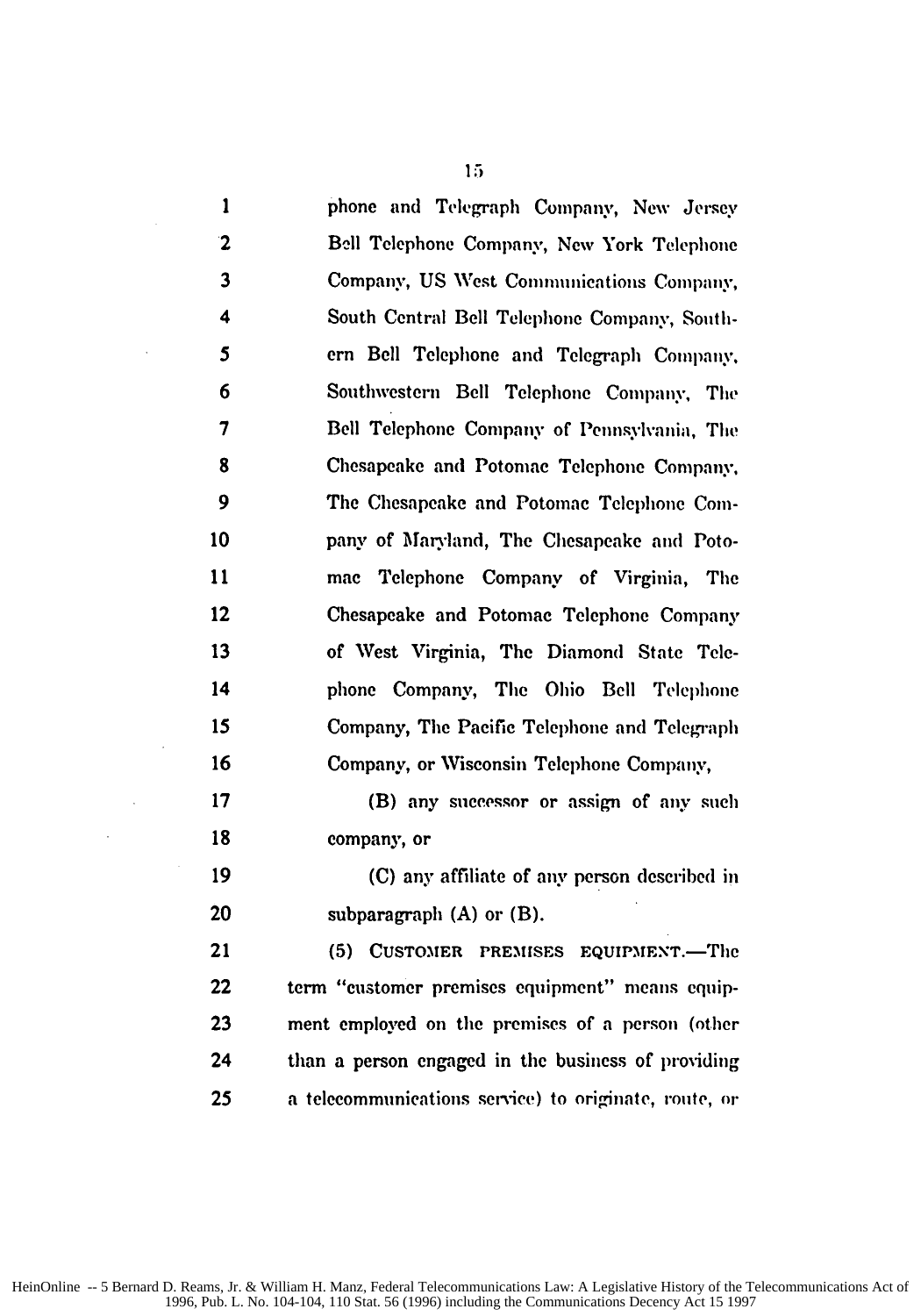**I** terminate telecommunications, **and** includes software 2 relating to such equipment.

3 **(6)** ELECTRONIC PUBLISIING.-The term 4 "electronic publishing" means the proxision via tele-*5* communications, by a Bell operating eompany or af-6 filiated enterprise to a person other than an affiliate **7 of such company, of information—** 

**8 (A)** which such company or affiliated en-9 terprise has, or has caused to **be,** originated, 10 authored, compiled, collected, or edited, or

11 (B) in which such company or affiliated 12 enterprise has a direct or indirect financial or **13** proprietary interest.

14 (7) **EXCHANGE AREA.**-The term "exchange **15** area" means a contiguous geographic area estab-16 lished by a Bell operating company such that no ex-17 change area includes points within more than **1 18** standard metropolitan statistical area, consolidated 19 statistical area, or SLate, except as expressly per-20 mitted under the Modification of Final Judgment 21 before May **6,** 1992.

22 **(8)** EXCHANGE ACCESS.-The terni "exehango 23 access" means exchange services provided for the 24 purpose of originating or terminating interexchange **25** telecommunications.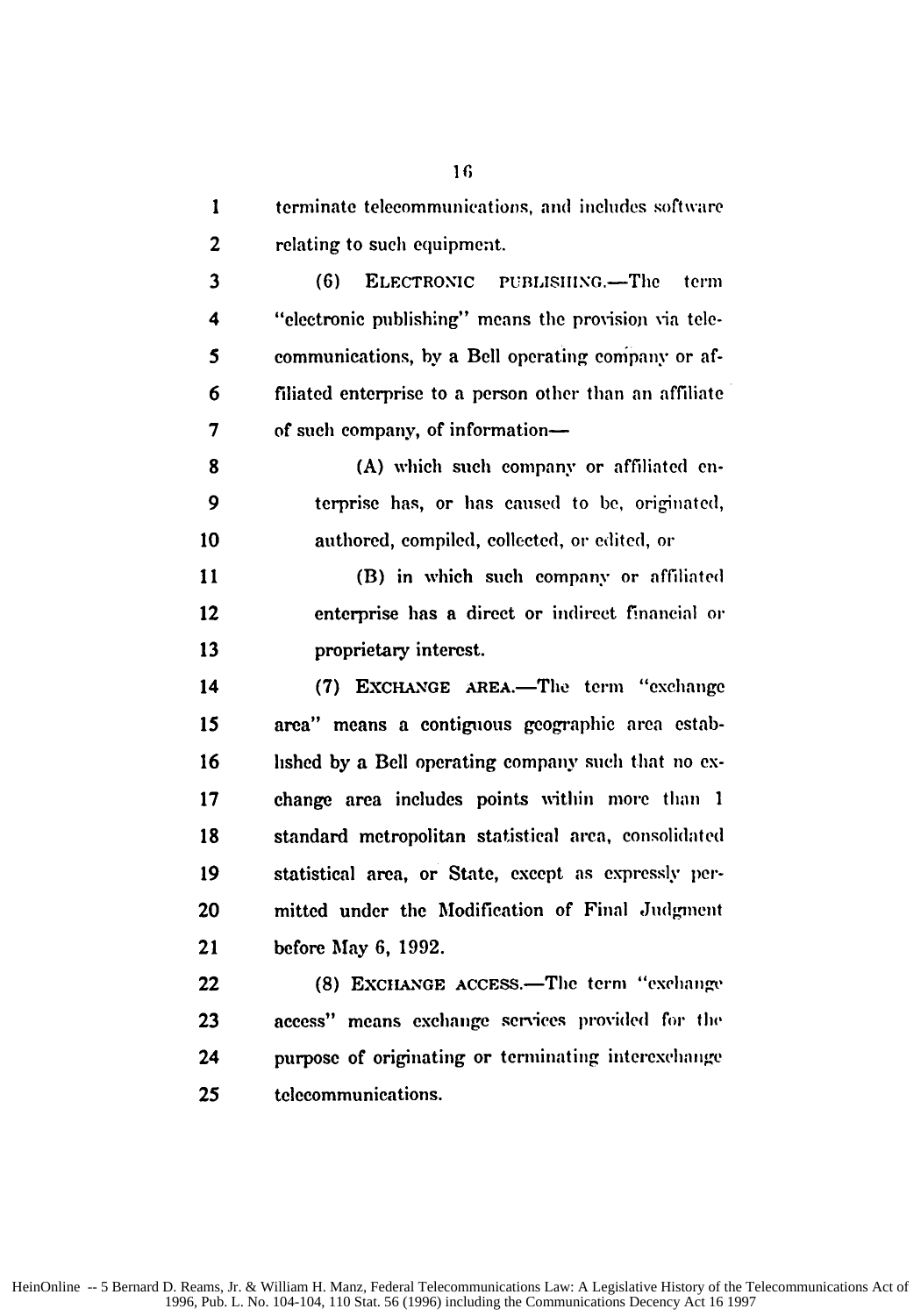**1 (9) EXCHANGE** SERVICE.-The term "exchange 2 service" means a telecommunications service pro-3 vided within an exchange area.

**(10)** INFORMATION.-The term "information"  $\cdot$ 4 **5** means knowledge or intelligence represented **by** any 6 form of writing, signs, signals, pictures, sounds, or **7** other symbols.

8 (11) **INFORMATION** ACCESS.—The term "infor-**9** mation access" means specialized exchange services 10 provided by a Bell operating company for the pur-11 pose of originating, terminating, transmitting, for-12 warding, or routing telecommunications to or from a 13 provider of information services.

<sup>•</sup> 14 (12) INFORMATION SERVICE.—The term "infor-**15** mation service" means the offering of a capability 16 for generating, acquiring, storing, transforming, 17 processing, retrieving, utilizing, or making available **18** information via telecommunications, and includes 19 electronic publishing, but does not include the use of 20 any such capability to engage in the business of pro-21 viding an exchange service.

22 **(13)** INTEREXCHANGE TELECOMMUNI-**23** CATIONS.-The term "interexchange telecommuni-24 cations" means telecommunications between a point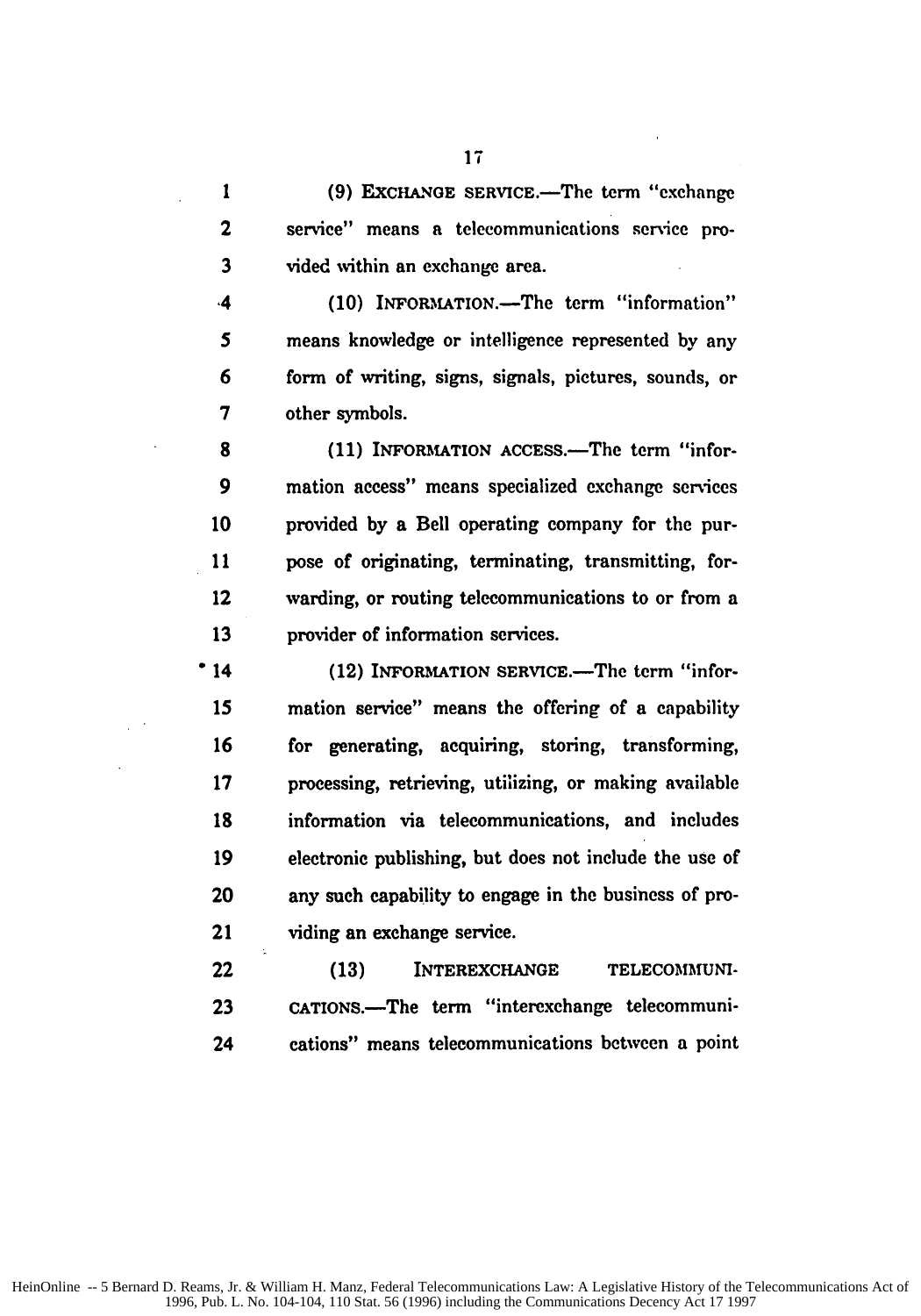| 1            | located in an exchange area and a point located out-    |
|--------------|---------------------------------------------------------|
| $\mathbf{z}$ | side such exchange area.                                |
| 3            | (14) MODIFICATION OF FINAL JUDGMENT.-                   |
| 4            | The term "Modification of Final Judgment" means         |
| 5            | the order entered August 24, 1982, in the antitrust     |
| 6            | action styled U.S. v. Western Electric, Civil Action    |
| 7            | No. 82-0192, in the United States District Court        |
| 8            | for the District of Columbia, and includes any judg-    |
| 9            | ment or order with respect to such action entered on    |
| 10           | or after August 24, 1982.                               |
| 11           | (15) PERSON.—The term "person" has the                  |
| 12           | meaning given it in subsection (a) of the first section |
| 13           | of the Clayton Act $(15 \text{ U.S.C. } 12(a))$ .       |
| 14           | RESEARCH AND DEVELOPMENT.-The<br>(16)                   |
| 15           | term "research and development" means-                  |
| 16           | (A) theoretical analysis, experimentation,              |
| 17           | or systematic study of phenomena or observable          |
| 18           | facts.                                                  |
| 19           | (B) development or testing of basic engi-               |
| 20           | neering techniques,                                     |
| 21           | (C) extension of investigative findings or              |
| 22           | theory of a scientific or technical nature into         |
| 23           | practical application for experimental or dem-          |
| 24           | onstration purposes, but does not include pro-          |
| 25           | duction or testing of models or prototypes,             |

 $\overline{\phantom{a}}$ 

 $\mathcal{L}_{\mathcal{A}}$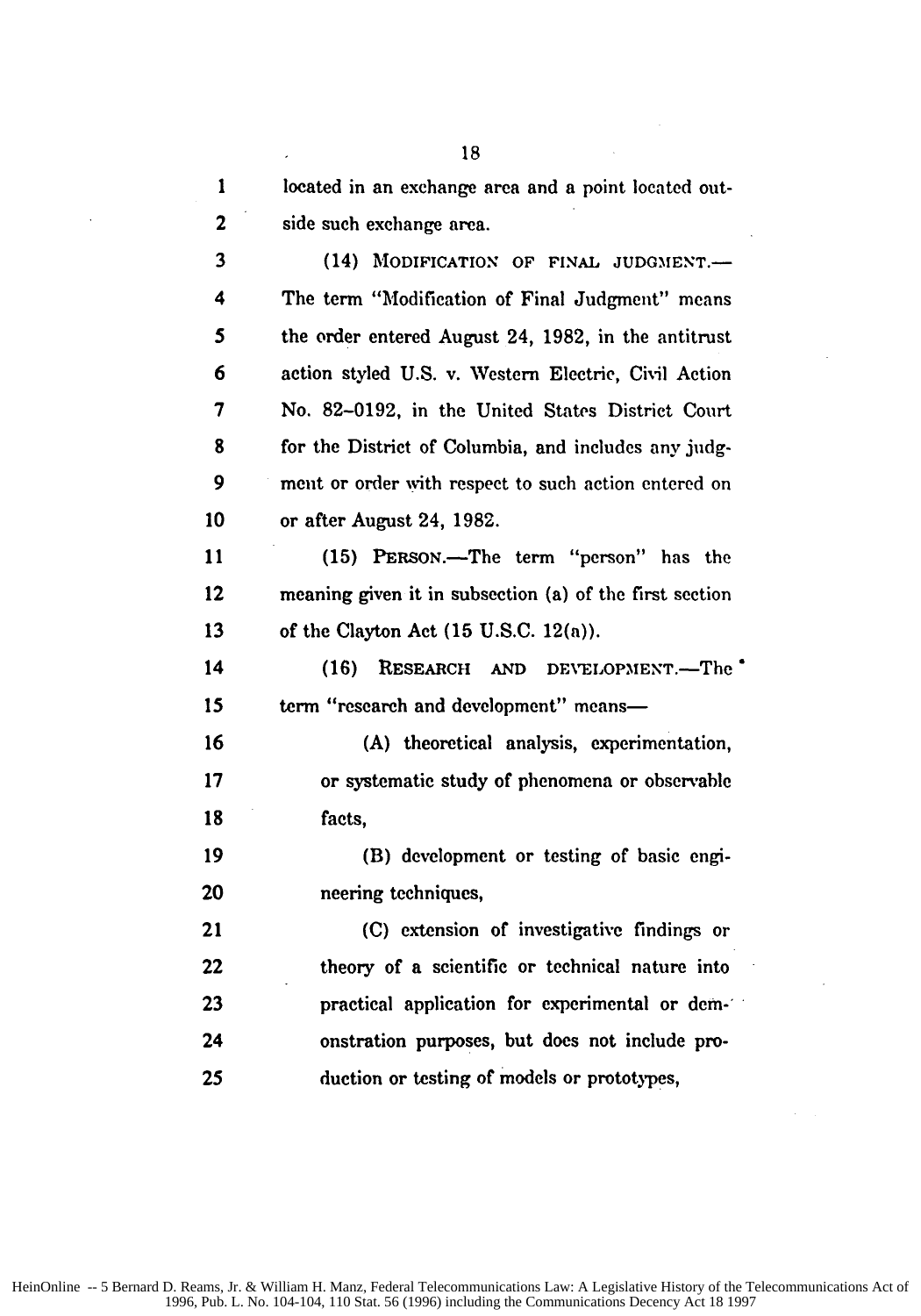| 1            | (D) collection or analysis of research infor-        |
|--------------|------------------------------------------------------|
| $\mathbf{2}$ | mation,                                              |
| $\mathbf{3}$ | (E) establishment or operation of facilities         |
| 4            | for conducting any activity included under sub-      |
| $\mathbf{5}$ | paragraph $(A)$ , $(B)$ , $(C)$ , or $(D)$ , or      |
| 16           | (F) prosecution of applications for patents,         |
| 7            | or the granting of licenses, for the results of      |
| 8            | any such activity.                                   |
| 9            | (17) TELECOMMUNICATIONS.—The term "tele-             |
| 10           | communications" means the transmission of infor-     |
| 11           | mation between points by electromagnetic means.      |
| 12           | (18) TELECOMMUNICATIONS EQUIPMENT.-The               |
| 13           | term "telecommunications equipment" means equip-     |
| 14           | ment, other than customer premises equipment, used   |
| 15           | to provide a telecommunications service, and in-     |
| 16           | cludes software relating to such equipment.          |
| 17           | TELECOMMUNICATIONS SERVICE.-The<br>(19)              |
| 18           | term "telecommunications service" means the offer-   |
| 19           | ing for hire of transmission facilities or of tele-  |
| 20           | communications by means of such facilities.          |
| 21           | TRANSMISSION FACILITIES.-The<br>term<br>(20)         |
| 22           | "transmission facilities" means equipment (including |
| 23           | wire, cable, microwave, satellite, and fiber-optics) |
| 24           | that transmits information by electromagnetic means  |

 $\frac{1}{2}$ 

 $\hat{\mathcal{L}}$ 

 $\hat{\mathcal{A}}$ 

 $\bar{\beta}$ 

 $\ddot{\phantom{a}}$ 

 $\hat{\mathcal{A}}$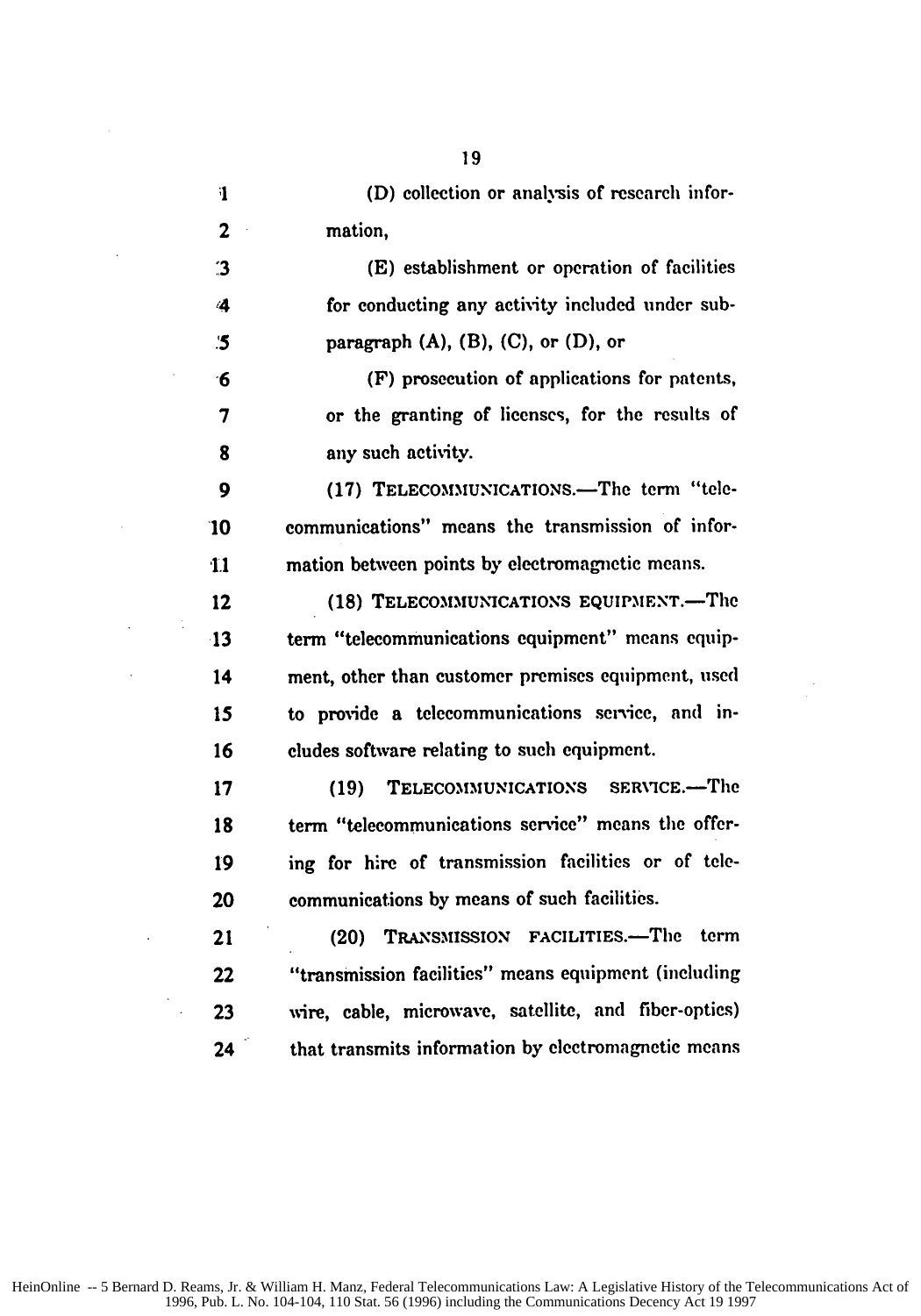| $\mathbf{1}$ | or that directly supports such transmission, but does   |
|--------------|---------------------------------------------------------|
| 2            | not include customer premises equipment.                |
| 3            | SEC. 8. RELATIONSHIP TO OTHER LAWS.                     |
| 4            | (a) MODIFICATION OF FINAL JUDGMENT.-This Act            |
| 5            | shall supersede the Modification of Final Judgment, ex- |
| 6            | cept that this Act shall not affect-                    |
| 7            | (1) section I of the Modification of Final Judg-        |
| 8            | ment, relating to AT&T reorganization,                  |
| 9            | (2) section $H(A)$ (including Appendix B) and           |
| 10           | II(B) of the Modification of Final Judgment, relat-     |
| 11           | ing to equal access and nondiscrimination,              |
| 12           | (3) section $IV(F)$ and $IV(I)$ of the Modification     |
| 13           | of Final Judgment, with respect to the requirements     |
| 14           | included in the definitions of "exchange access" and    |
| 15           | "information access",                                   |
| 16           | (4) section VIII(B) of the Modification of Final        |
| 17           | Judgment, relating to printed advertising directories,  |
| 18           | (5) section VIII(E) of the Modification of Final        |
| 19           | Judgment, relating to notice to customers of AT&T,      |
| 20           | (6) section VIII(F) of the Modification of Final        |
| 21           | Judgment, relating to less than equal exchange ac-      |
| 22           | cess,                                                   |
| 23           | (7) section VIII(G) of the Modification of Final        |
| 24           | Judgment, relating to transfer of AT&T assets, in-      |

 $\hat{\boldsymbol{\beta}}$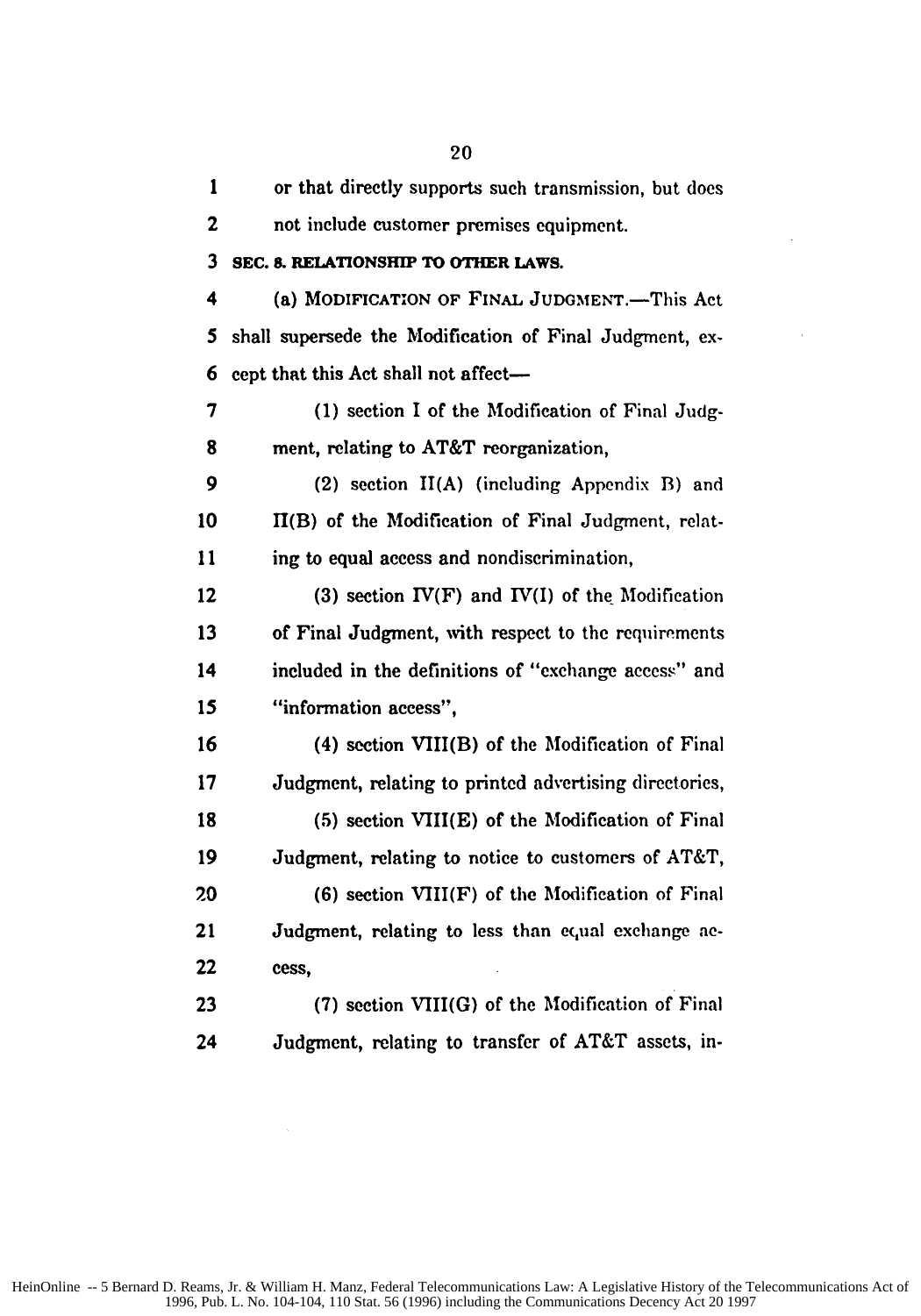| 1               | cluding all exceptions granted thereunder before            |
|-----------------|-------------------------------------------------------------|
| $\mathbf{2}$    | May 6, 1992,                                                |
| 3               | (8) with respect to the parts of the Modification           |
| 4               | of Final Judgment described in paragraphs (1)               |
| 5               | through $(7)$ —                                             |
| $6\phantom{1}6$ | (A) section III of the Modification of Final                |
| 7               | Judgment, relating to applicability,                        |
| $\mathbf{8}$    | (B) section IV of the Modification of Final                 |
| -9              | Judgment, relating to definitions,                          |
| 10              | (C) section V of the Modification of Final                  |
| 11              | Judgment, relating to compliance,                           |
| 12              | (D) section VI of the Modification of Final                 |
| 13              | Judgment, relating to visitorial provisions,                |
| 14              | (E) section VII of the Modification of                      |
| 15              | Final Judgment, relating to retention of juris-             |
| 16              | diction, and                                                |
| 17              | (F) section VIII(I) of the Modification of                  |
| 18              | Final Judgment, relating to the court's sua                 |
| 19              | sponte authority.                                           |
| 20              | (b) ANTITRUST LAWS.—Nothing in this Act shall be            |
| 21              | construed to modify, impair, or supersede the applicability |
| 22              | of any other antitrust law.                                 |
| 23              | (c) FEDERAL, STATE, AND LOCAL LAW.-(1) Except               |
| 24              | as provided in paragraph (2), this Act shall not be con-    |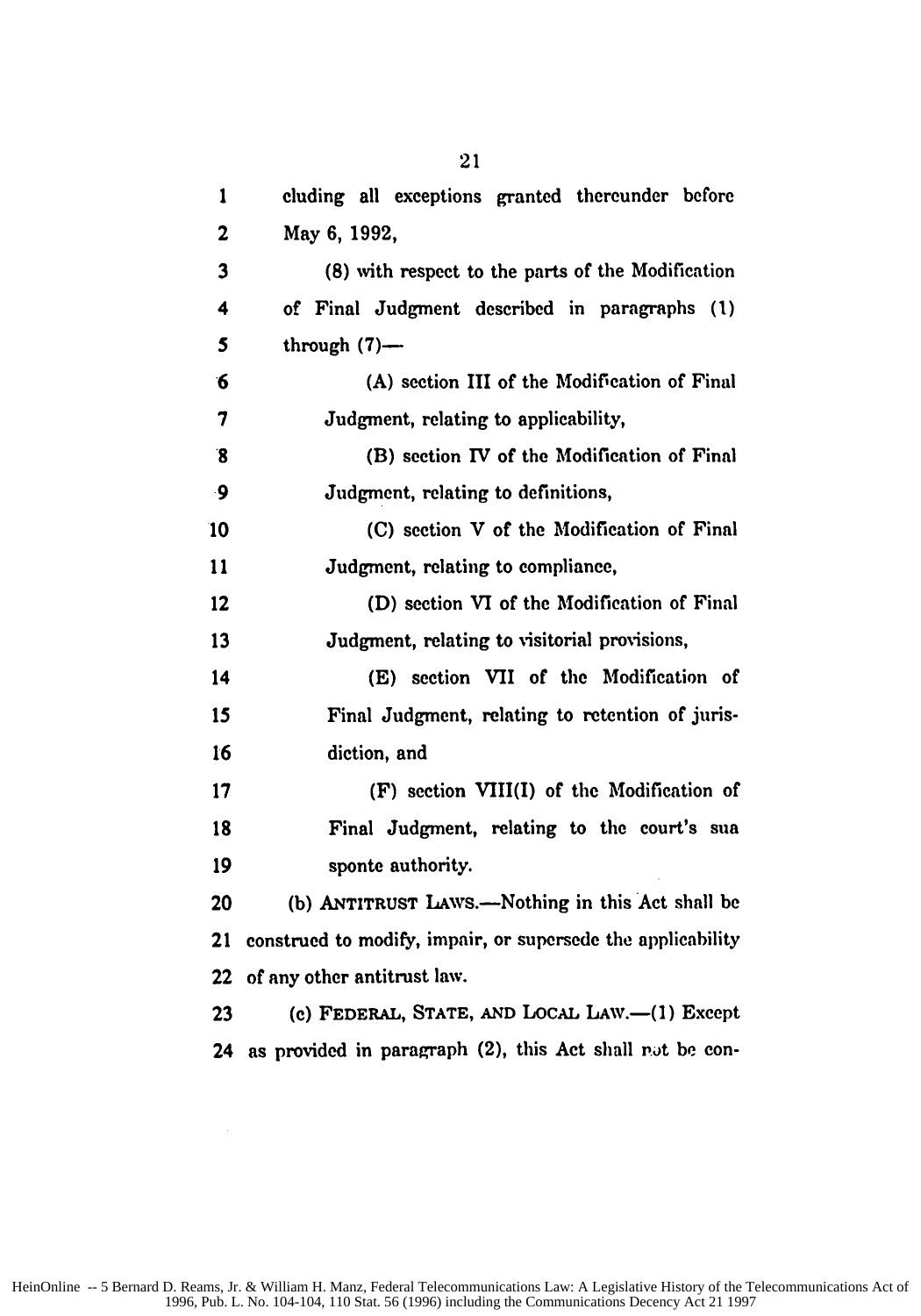1 strued to modify, impair, or supersede Federal, State, or 2 local law other than law expressly referred to in this Act.

3 (2) This Act shall supersede State and local law to 4 the extent that such law would impair or prevent the oper-**5** ation of this Act.

6 (d) **CUMULATIVE PENALTY.—Any penalty imposed**, **7** or relief granted, under this Act shall **be** in addition to, 8 and not in lieu of, **any** penalty or relipf authorized **by** any 9 other law to **be** imposed with respect to conduct (leseril)ed **10** in this Act.

# **11 SEC. 9. AMENDMENT TO DEFINITION OF ANTITRUST LAWS** 12 **APPEARING IN THE CLAYTON ACT.**

13 **Subsection (a) of the first section of the Clayton Act** 14 (15 U.S.C. 12(a)) is amended **by** inserting "the Antitrust 15 Reform Act of 1992;" after "thirteen;".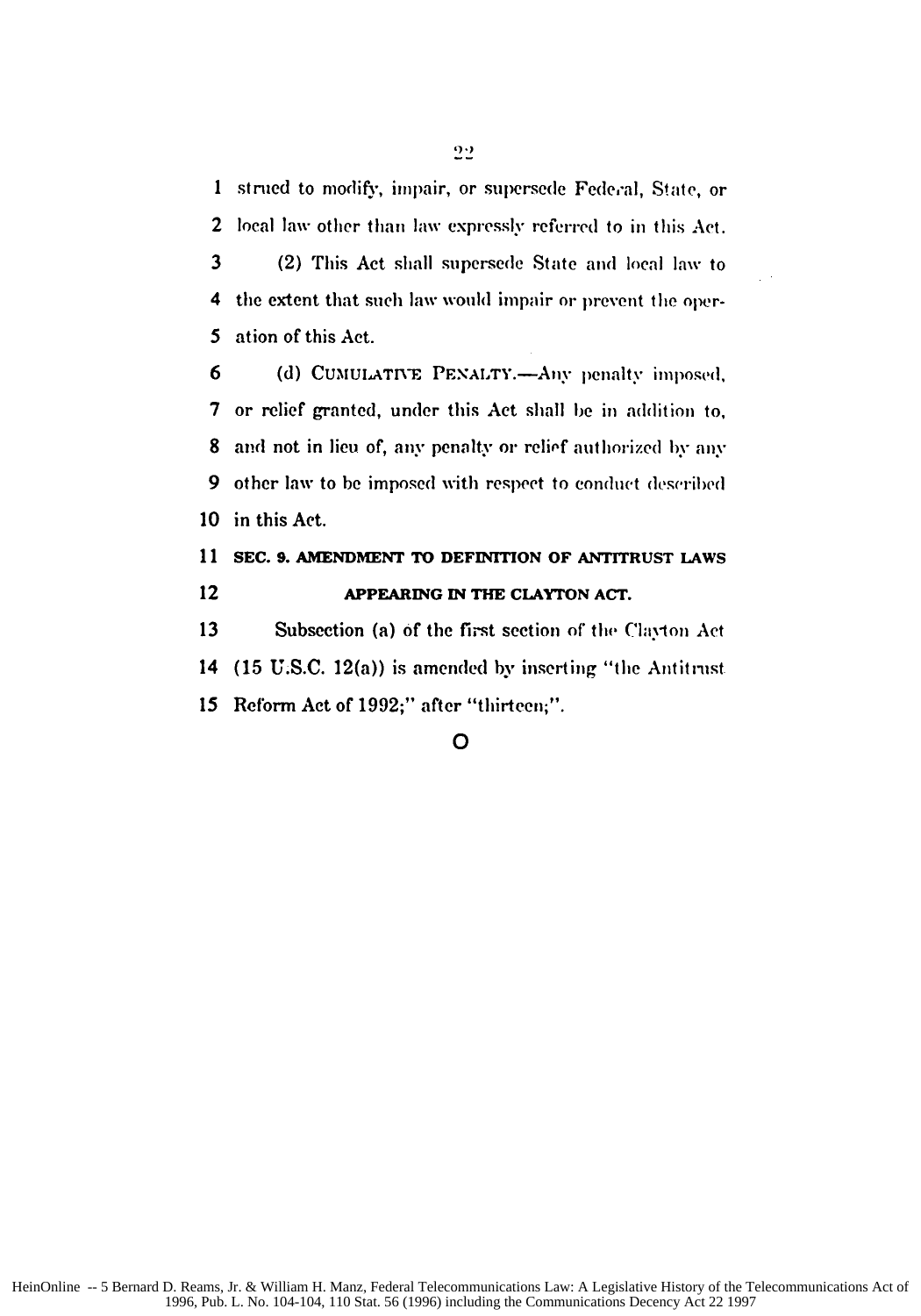Document No. **106**